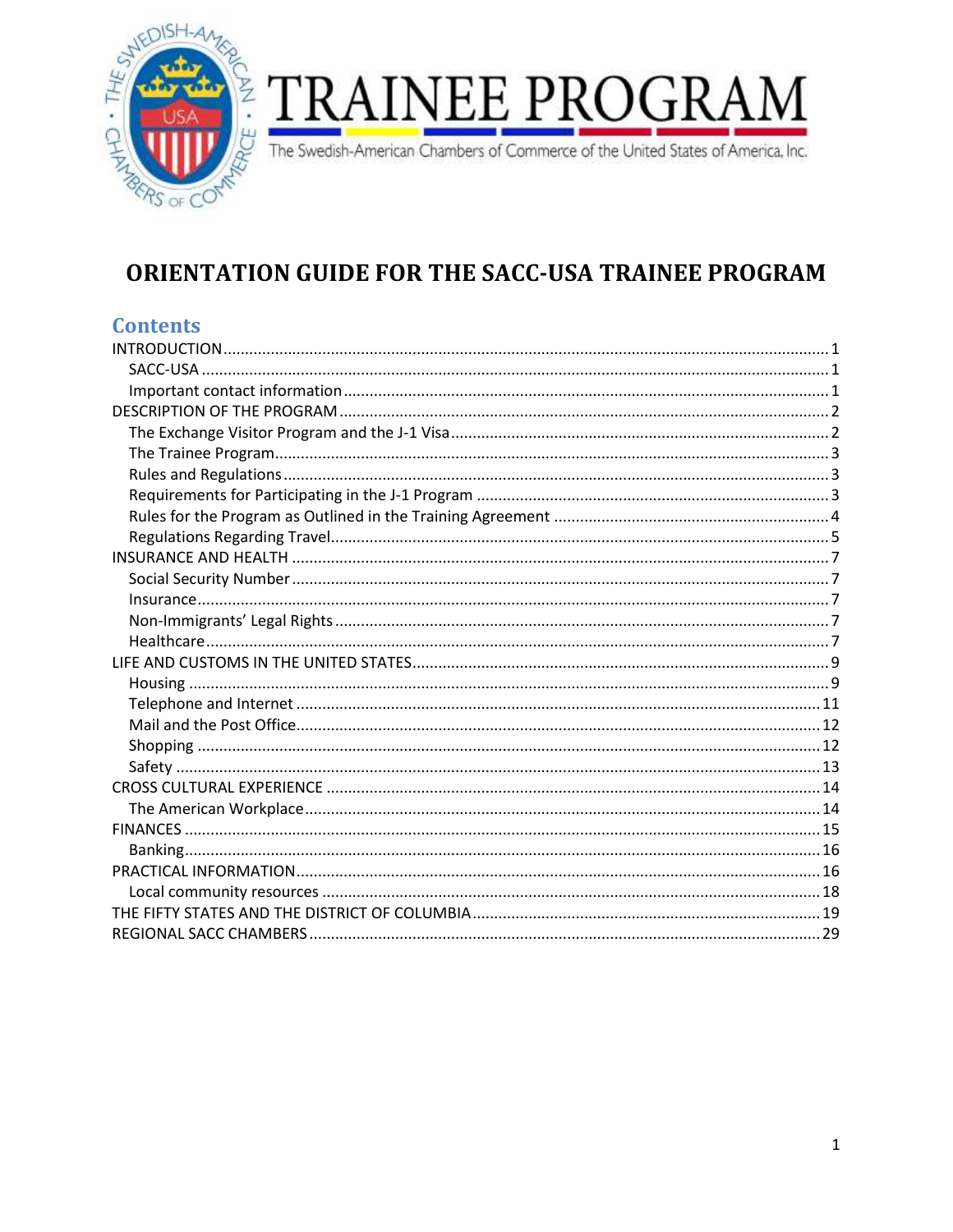# <span id="page-1-0"></span>**INTRODUCTION**

## *Congratulations on your internship or trainee position and welcome to the U.S.!*

SACC-USA welcomes you as a participant in our Trainee Program. We hope that your time in the U.S. will give you the opportunity to develop skills and methodologies in your field and also allow you to make valuable contacts with companies and organizations. We believe you will acquire a competitive edge in your field to strengthen your career possibilities upon your return to Sweden.

At the same time, the Trainee Program will give you a life-long experience, both professionally and personally, and help you develop a new perspective on your own culture and personal abilities. Integrating into the American culture can be difficult. You have been adventurous enough to take this opportunity and therefore we challenge you to make the most of it!

This Orientation Guide gives you an introduction to the Trainee Program and SACC-USA, while also covering rules that you are required to follow under the program, important addresses and contact numbers, local information, and life and customs in the U.S.

*We wish you much success and a great experience in the U.S.!*

# <span id="page-1-1"></span>*SACC-USA*

The SACC network is the second largest European Chamber of Commerce in the U.S. SACC-USA is based in Washington, DC, and serves as an umbrella organization for 20 Regional Chambers across the U.S.

SACC-USA's mission is to promote trade and investment between the United States and Sweden by providing leadership and guidance to the Regional Chamber network and to Swedish and American companies. SACC-USA connects capital, business, know-how and economic development organizations through effective business matchmaking, trade missions and the Swedish-American Entrepreneurial Days. SACC-USA's network encompasses approximately 2,300 members. News and more information about SACC-USA and the Regional Chambers may be found on our website **[www.sacc-usa.org](http://www.sacc-usa.org/)**.

# <span id="page-1-2"></span>*Important contact information*

**SACC-USA**  Telephone: +1 202 536 1520 2900 K Street N.W., Suite 502, Washington, DC 20007 USA [www.sacc-usa.org](http://www.sacc-usa.org/)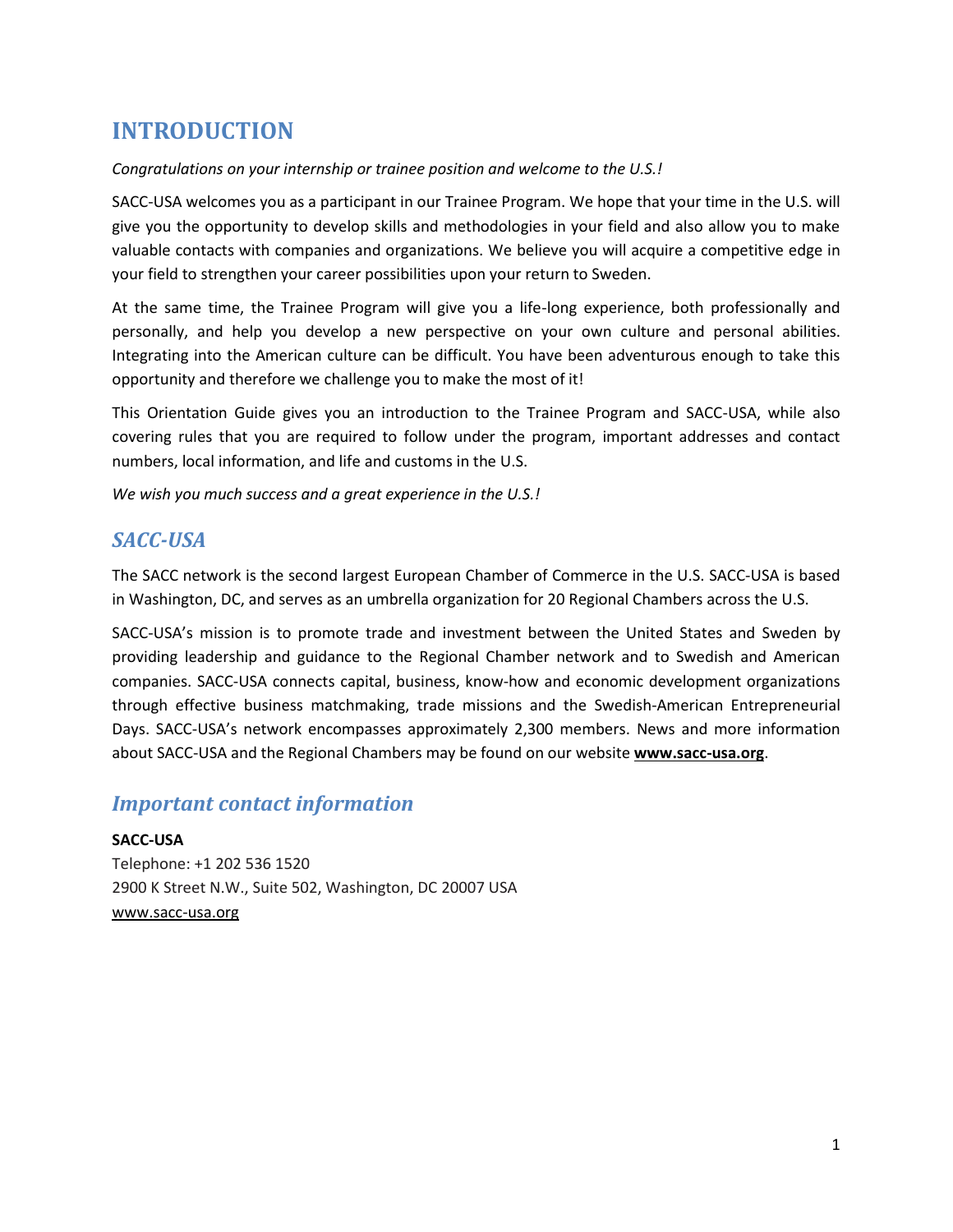## **24-Hour Contact Information for Responsible Officer and Alternate Responsible Officers:**

*Responsible Officer*  Cecilia Kullman SACC-USA House of Sweden 2900 K Street N.W., Suite 502, Washington, DC 20007 USA ck@sacc-usa.org Office: +1 202 536 1519 Cell: +1 202 569 5165

*Alternate Responsible Officer* Christer Bergman christer.bergman@sacc-usa.org Office: +1 202 569 1520 Cell +1 703 405 8255

## **Office of Exchange Coordination and Designation of the Department of State**

Bureau of Educational and Cultural Affairs Telephone: +1 202 632 2805 U.S. Department of State Fax: +1 202 632 2701 State Annex SA-5, Fifth Floor Washington, DC 20522 USA jvisas@state.gov

# <span id="page-2-1"></span><span id="page-2-0"></span>**DESCRIPTION OF THE PROGRAM** *The Exchange Visitor Program and the J-1 Visa*

The purpose of the U.S. Department of State's Exchange Visitor Program (**<http://exchanges.state.gov/jexchanges/index.html>**) is to enhance understanding between the people of the United States and the people of other countries through educational and cultural exchanges. It allows foreign students and professionals to train with a U.S. corporation and give individuals a chance to gain firsthand experience of life and business in the United States. Use of the Exchange Visitor Program for ordinary employment or other work purposes is strictly prohibited.

It is not possible to obtain a J-1 visa without an Exchange Visitor Program sponsor organization. The sponsor organization issues the DS-2019 form that is required when you apply for your J-1 visa at the U.S. Embassy. SACC-USA is your sponsor organization, designated by the U.S. Department of State.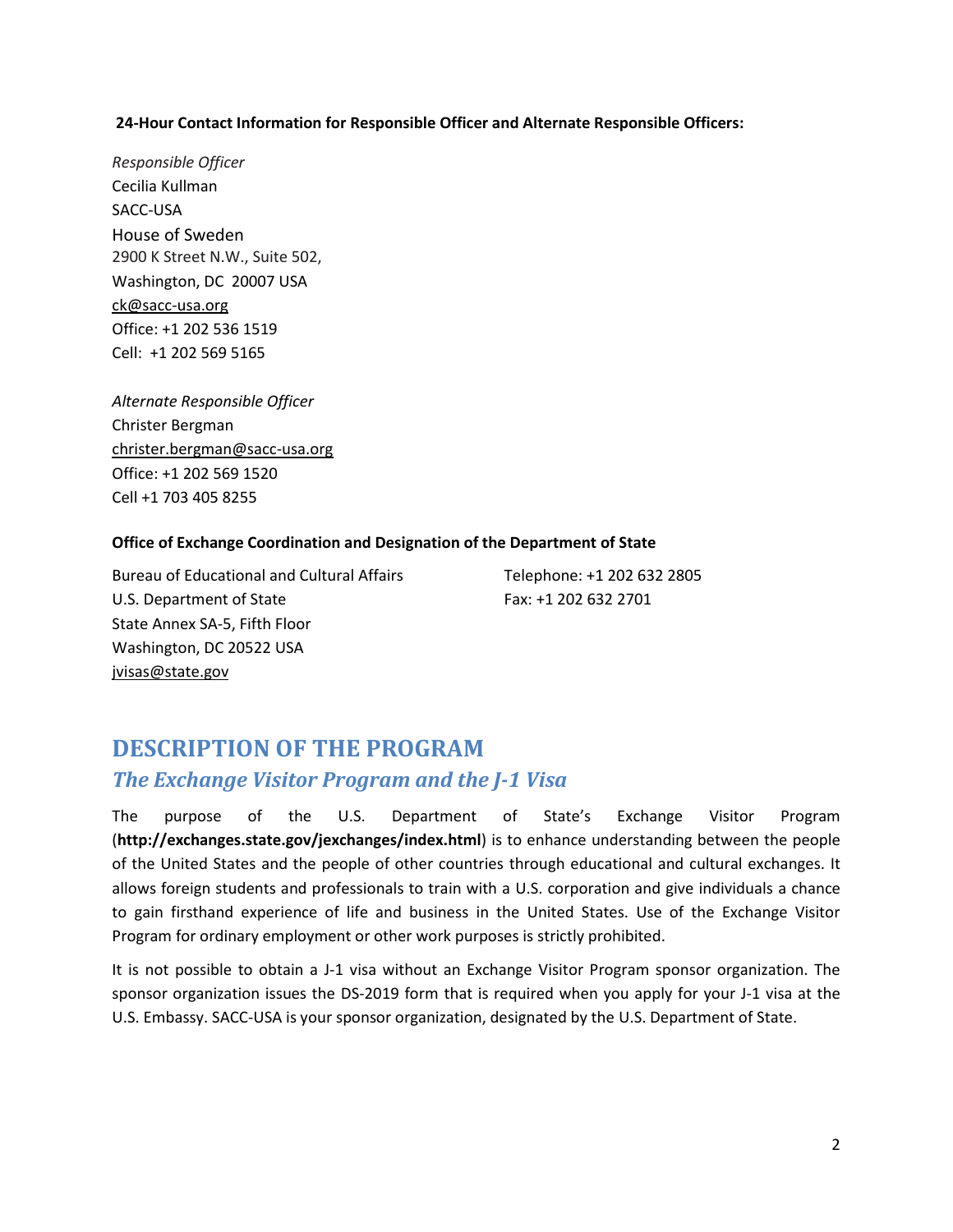# <span id="page-3-0"></span>*The Trainee Program*

The SACC-USA Trainee Program gives people from Sweden and Finland the opportunity to participate in a structured and guided work-based learning program with a Regional Chamber or one of its member companies. The areas of training include: Management, Business, Commerce and Finance, the Sciences, Engineering, Architecture, Mathematics, Industrial Occupations, Public Administration and Law.

Through the SACC-USA Trainee Program, you will improve your knowledge of American techniques, compare U.S. workplace environments and operations with those in your home country, improve your English language skills in a business setting, and get a head start on your career by gaining an international competitive advantage.

## **Networking:**

As a participant in the SACC-USA Trainee Program you are encouraged to become an active member of the SACC-USA network.

- Become a member of the Young Professionals section of the *SACC Chamber* in the U.S region where you live. Be active as a SACC Young Professional and take part in local business and social events. Ask another Young Professional in your area to become your "Fadder" and help out with practical details when you arrive and introduce you to other members of the Chamber.
- You are welcome to join our Facebook group *SACC-USA Alumni and Young Professionals.*
- Join our LinkedIn group *SACC-USA Alumni Network* [www.linkedin.com/groups/3838166/](https://www.linkedin.com/groups/3838166/)

# <span id="page-3-1"></span>*Rules and Regulations*

SACC-USA is obligated by the U.S. government to follow certain J-1 visa rules and regulations. Participants must also follow these rules to maintain J-1 visa status. We would like to emphasize that any participant who is found to be in noncompliance with these rules will have his or her J-1 visa withdrawn and will be required to immediately leave the U.S. Below you will find the criteria for participating in the J-1 program, the rules for the program as outlined in the Training Agreement, and regulations regarding travel.

# <span id="page-3-2"></span>*Requirements for Participating in the J-1 Program*

Requirements for the **Intern Category**:

- Be at least 21 years old and currently enrolled and pursuing studies at a Swedish post-secondary educational institution or have graduated from such an institution within the past 12 months.
- Be in possession of a training offer from a qualified host company to participate in a structured and guided work-based internship program, in his/her specific academic field.
- Be a Swedish citizen or permanent resident in Sweden with the intention to return to Sweden when the training program is over.
- Be fluent in written and spoken English.
- An internship may last up to 12 months.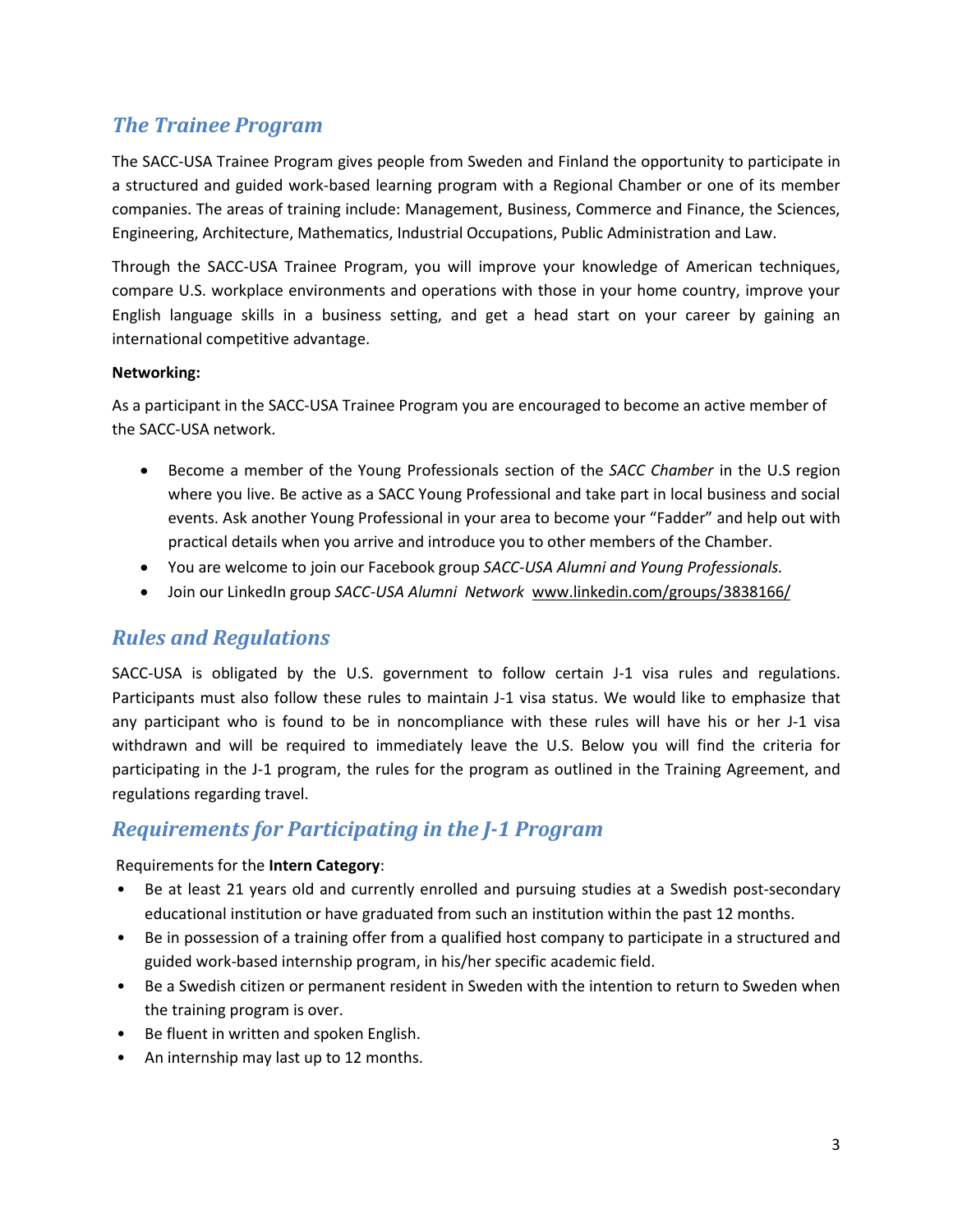Requirements for the **Trainee Category**:

- Be at least 25 years old and have a degree or certificate from a Swedish post-secondary educational institution and at least one year work experience in related field **or** five years of work experience.
- Be a Swedish citizen or permanent resident in Sweden with the intention to return to Sweden when training program is over.
- Be in possession of a training offer from a qualified host company to participate in a structured and guided work-based internship program in his/her specific academic field.
- Be fluent in written and spoken English.
- A traineeship may last up to 18 months.

## **Training positions:**

You are only allowed to do training with the company or institution listed on your DS-2019 form. You are not allowed to change host companies or institutions during the course of your program. Only in very rare cases would it be possible to change host companies. If you experience difficulties or have an emergency situation at your place of training, contact SACC-USA immediately. Trainees who change host companies without SACC-USA's authorization will have their Trainee Program terminated and be required to return to Sweden. It is important that you engage in the category or field of activity that are listed on your DS-2019 form.

# <span id="page-4-0"></span>*Rules for the Program as Outlined in the Training Agreement*

- SACC-USA is a non-profit organization authorized by the U.S. Department of State to sponsor program participants under the "intern" and "trainee" categories of the J-1 Exchange Visitor visa.
- Each training period in the intern category may last up to a maximum of 12 months and in the trainee category a maximum of 18 months.
- An intern may participate in additional internship programs as long as he/she maintains student status or begins a new internship program within 12 months of graduation. It is also possible for an individual who has participated in a training program (category trainee) to participate in an additional training program (category trainee) after having resided outside the U.S. for two years. Please contact SACC-USA to determine eligibility for additional training programs.
- Your DS-2019 Certificate of Eligibility will reflect the dates of your training. You will have 30 days beyond the end date stated on the DS-2019 to conclude your affairs and travel in the U.S., after which you will be expected to exit the U.S. and return to your home country.
- SACC-USA can withdraw sponsorship if any of the conditions of your training are changed without SACC-USA's advance permission. If sponsorship is withdrawn, you will return the DS-2019 to SACC-USA and exit the country immediately. If you decide to terminate your training program earlier than planned, you must inform SACC-USA, return your DS-2019 form to SACC-USA and exit the country immediately.
- You must not have any intention to abandon your permanent residence and/or citizenship in Sweden.
- SACC-USA is your legal sponsor and you agree to consult directly with SACC-USA before changing any aspect of your status.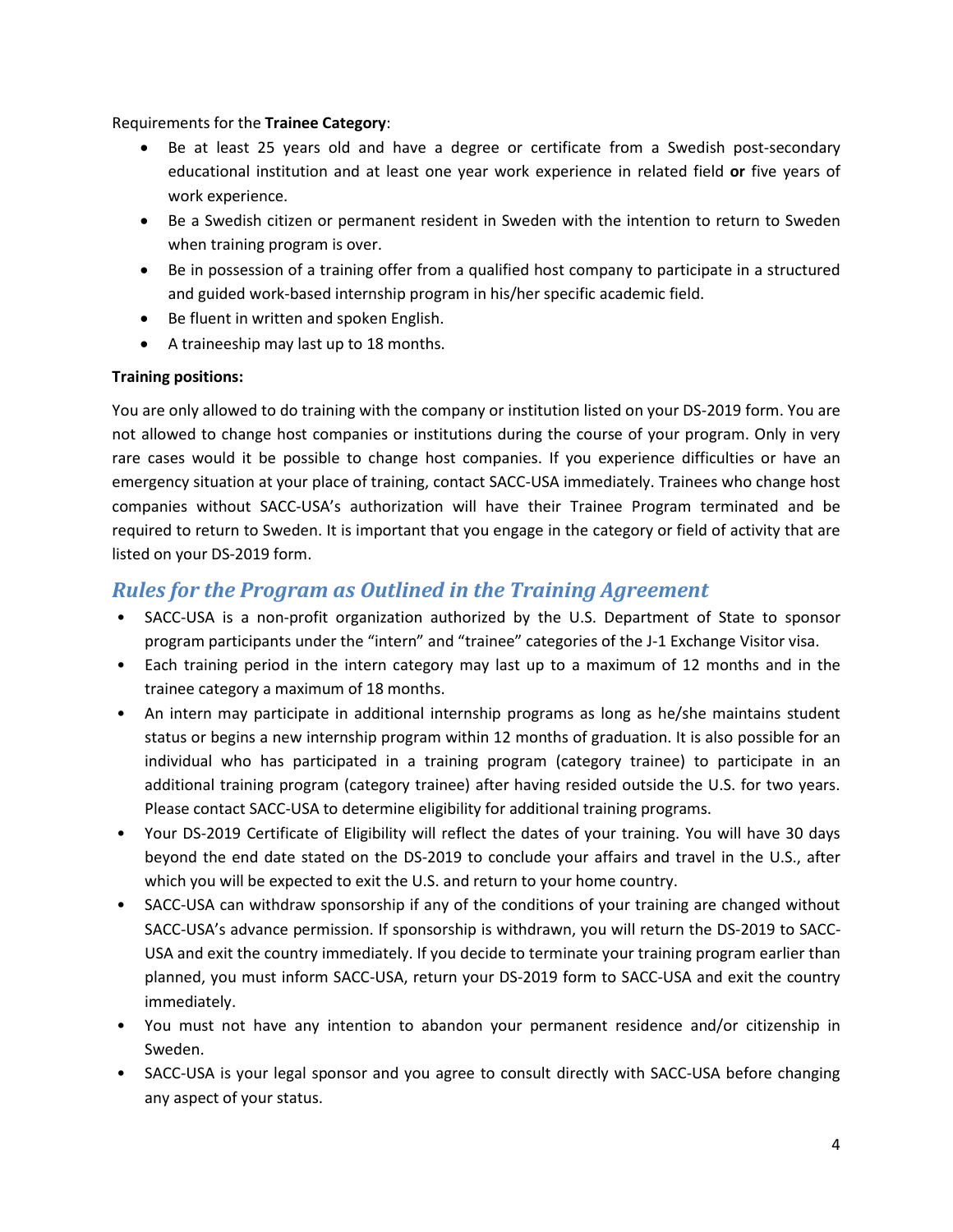- You will follow any instruction from SACC-USA before and during your stay in the United States and will comply with applicable laws, regulations and/or instructions of appropriate government agencies in the U.S.
- If either you or the host company should terminate the training program before you have received the DS-2019 form, a 75% refund of the service fee is due. If either the host company or you should terminate your training program after you have received your J-1 visa, there is no refund of the SACC-USA service fee.
- You are responsible for all debts incurred by you during your stay in the United States, for example, money advanced to you by outside organizations, rents and other housing charges; telephone and other utility bills etc. You agree to pay these debts before leaving the United States.
- You are responsible for submitting a mid-point and a final evaluation of your training program. Forms are available on the SACC-USA Trainee Program website.

# <span id="page-5-0"></span>*Regulations Regarding Travel*

## **Home-Country Physical Presence Requirement:**

A J-1 exchange visitor whose program was funded in whole or in part, directly or indirectly, by the U.S. government or home country government, or whose skills are needed by his or her home country may be subject to a rule that requires the individual to reside and be physically present in his or her country of nationality or last legal permanent residence for an aggregate of at least two years following departure from the United States before the exchange visitor is eligible to apply for a U.S. immigrant visa or permanent residence, a nonimmigrant H visa as a temporary worker or trainee, or a nonimmigrant L visa as an intercompany transferee or a nonimmigrant H or L visa as the spouse or minor child of a person who is a temporary worker or trainee or an intercompany transferee. The visa stamp and DS-2019 form will indicate that the two-year rule applies for persons subject to this requirement.

In general, participants in the SACC-USA Trainee Program are subject to this requirement if they receive a Swedish student loan (CSN) or a Finnish student loan. If your visa states that you are subject to the requirement although you do not receive government funding please contact SACC-USA immediately (before you leave for the U.S.).

## **Return to Sweden:**

The dates on the DS-2019 form reflect the maximum amount of time that you may train with a host company. You are expected to return to Sweden at the end of your program and must report to SACC-USA your exact date of departure. Upon completion of the Exchange Visitor Program, you are permitted to remain in the U.S. for a maximum of 30 days. Any intern who remains in the U.S. longer than 30 days risks deportation by the immigration authorities.

## **Travel and Entry into the United States:**

Travel plans should not be made before you have had your interview at the U.S. Embassy and have received the visa in your passport. It is your responsibility to arrange for travel to the United States. You may discuss with your host company whether or not you will be met at the airport upon arrival to the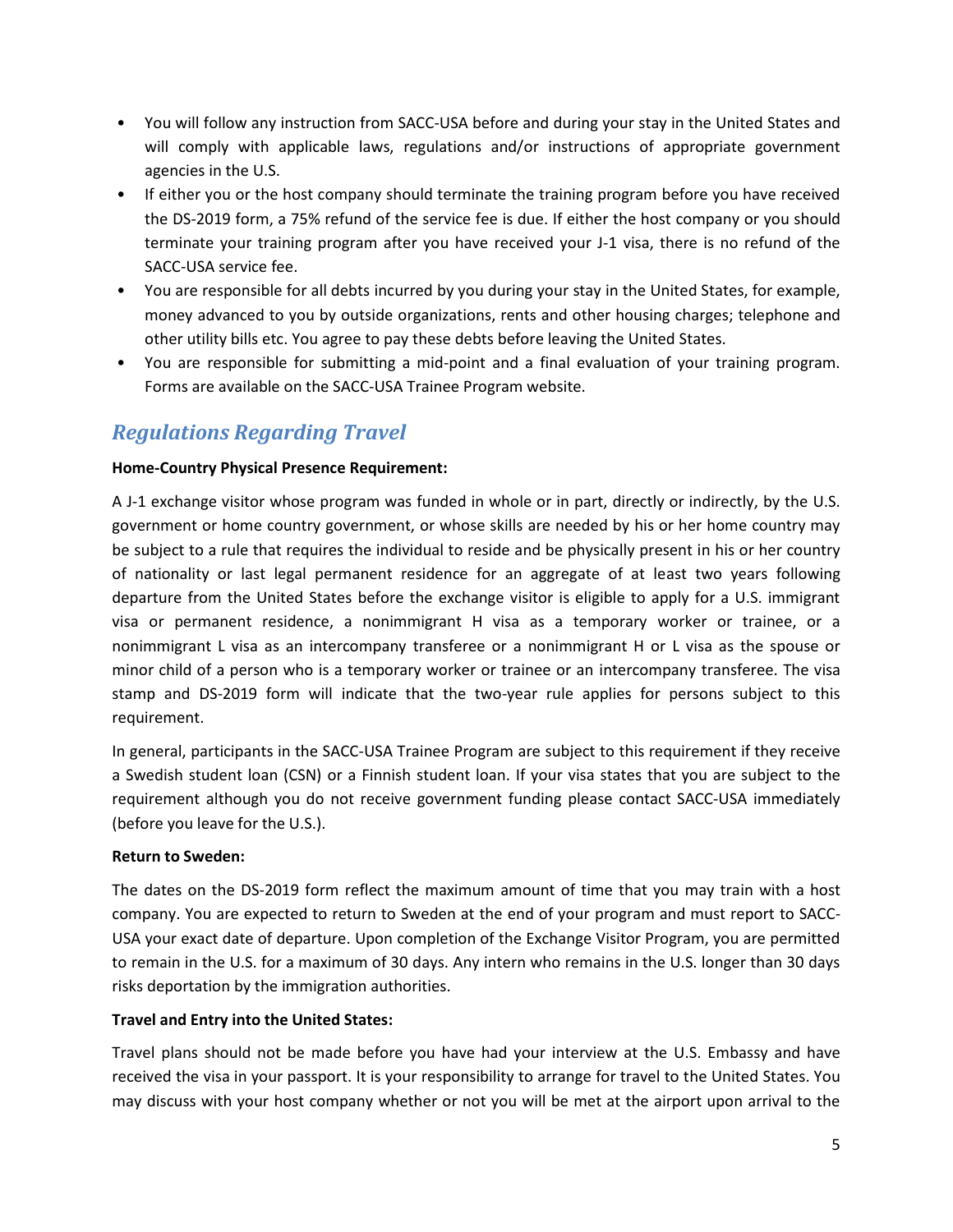U.S. If you will not be met at the airport, it is advisable to contact the host company for directions to where you will be staying. You are encouraged to arrive in the U.S. at least three days prior to the start date of the training program.

Upon arrival in the U.S. you will need to show the immigration officer your J-1 visa and DS-2019 form. You will receive an entry stamp in your passport coded "D/S" for Duration of Status. Contact SACC-USA immediately if you did not receive an entry stamp. Your training dates are set forth on form DS-2019. Upon completion of your training program, you are allowed to remain in the U.S. for up to 30 days for travel and vacation.

## **Travel after Arrival to the United States:**

**Domestic Travel:** If you plan to travel domestically for more than one week, you are required to report this to SACC-USA prior to departure, so that SACC-USA is able to reach you in case of an emergency. Please keep in mind that the Exchange Visitor Program is not a tourist program and you may not have any vacation days unless specifically agreed upon with your host company. You must comply with all program requirements regarding travel.

**Travel to Sweden/International Travel:** You may leave the U.S. during the program as long as it is permitted by your host company. Before leaving, you are required to notify SACC-USA of your travel plans. Your SACC-USA program officer must validate the travel by signing your DS-2019, which proves to the immigration officials that you are in compliance with the guidelines of the program. DS-2019 Travel Validation: One to two weeks before a planned international trip, the following items must be sent to SACC-USA via UPS, FedEx or any other traceable delivery service (not by regular mail):

- 1. Form DS-2019
- 2. Letter or copy of e-mail from Host Company approving the travel.
- 3. A separate sheet listing the following information:
	- a. Dates of travel
		- b. Destination
		- c. Reason for travel
		- d. Return address and telephone number for the DS-2019 (no P.O. Boxes!)
- 4. A check for \$25, a credit card number or a UPS or FedEx account number to cover return delivery fees

If an emergency arises requiring you to leave the U.S. before the DS-2019 form is validated for international travel, it is possible to leave the country without having the form signed. However, you must obtain the travel validation signature prior to returning to the U.S. It will not be possible to reenter the U.S. with J-1 visa status without the necessary signature. For this situation, the DS-2019 form should be sent to SACC-USA as outlined above, including the international address to which the form should be returned as well as a check for \$40 to cover delivery fees.

For international travel, you must have the following:

- 1. A valid I-94 Arrival Number
- 2. DS-2019 form validated for international travel
- 3. Passport valid for at least 6 months after intended return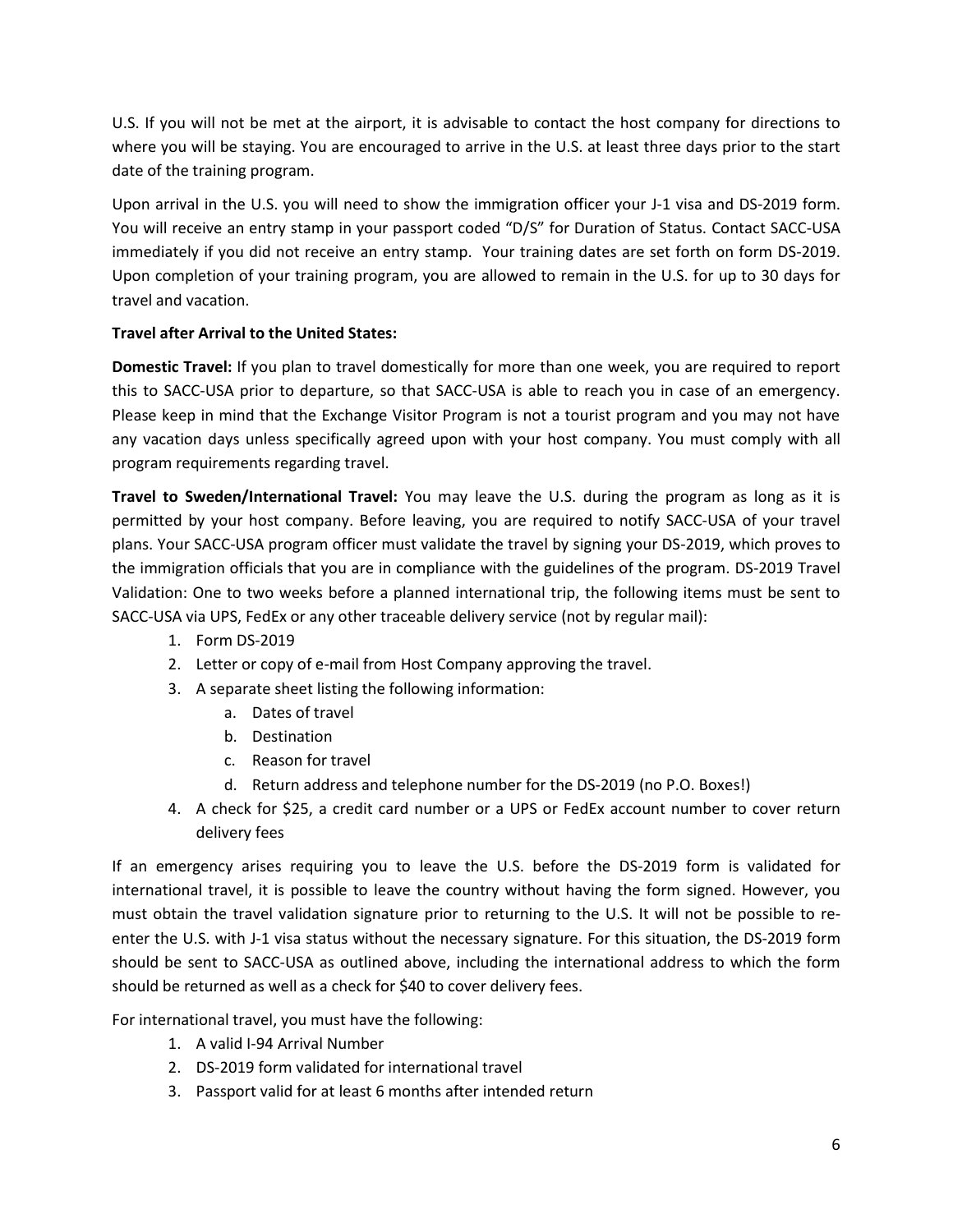4. J-1 visa in passport (valid at time of re-entry and valid for "multiple entries").

Note that any participant who leaves the U.S. for a period greater than 30 days is to be considered to have interrupted his or her program, resulting in the automatic cancellation of the participant's visa.

# <span id="page-7-0"></span>**INSURANCE AND HEALTH**

# <span id="page-7-1"></span>*Social Security Number*

A Social Security Number is compulsory if you receive a stipend that requires you to pay taxes. For more information, application forms and a Social Security Office Locator, please go to **<http://www.ssa.gov/online/ss-5.html>**. You should wait 10 business days after your entry into the U.S. to apply for a Social Security Number. As a first-time applicant, you must visit the Social Security Office in person. If you do not receive a stipend, you do not need a Social Security Number.

# <span id="page-7-2"></span>*Insurance*

You and your dependents, if any, are required to have health insurance policies for the entire duration of your training period that meets the minimum requirements stated by the Department of State. These include coverage of at least \$100,000 per accident/illness; \$50,000 for medical evacuation coverage; \$25,000 for repatriation coverage in case of death; and a deductible not to exceed \$500 per accident/illness.

- If you are a student, you may be covered by Student-UT through your school. Ask you school or visit **[www.kammarkollegiet.se](http://www.kammarkollegiet.se/)** for more information.
- Contact an insurance company of your choice and ask for a health and accident insurance policy for living and working abroad. The 45-day travel insurance often provided as part of a Swedish home insurance policy may not always cover training/work. Make sure you have an appropriate insurance covering training during the whole time period you are in the U.S.
- SACC-USA can refer you to a U.S. insurance company. The monthly premiums range from approximately \$50 to \$75, depending on the trainee's age and length of stay in the U.S.
- Ask for a summary of the insurance policy in English.

# <span id="page-7-3"></span>*Non-Immigrants' Legal Rights*

The William Wilberforce Trafficking Victims Protection Reauthorization Act (WWTVPRA) ensures that non-immigrants have certain rights. For a pamphlet outlining these rights, please go to [https://travel.state.gov/content/dam/visas/LegalRightsandProtections/Wilberforce/Wilberforce-ENG-](https://travel.state.gov/content/dam/visas/LegalRightsandProtections/Wilberforce/Wilberforce-ENG-100116.pdf)[100116.pdf.](https://travel.state.gov/content/dam/visas/LegalRightsandProtections/Wilberforce/Wilberforce-ENG-100116.pdf)

# <span id="page-7-4"></span>*Healthcare*

**Dial 911 from any phone in the U.S. in case of an emergency for the Police, Ambulance, or the Fire Department.** If you have a medical emergency but do not require an ambulance, contact someone or a taxi who can take you to the emergency room of the nearest hospital. If you have a medical emergency,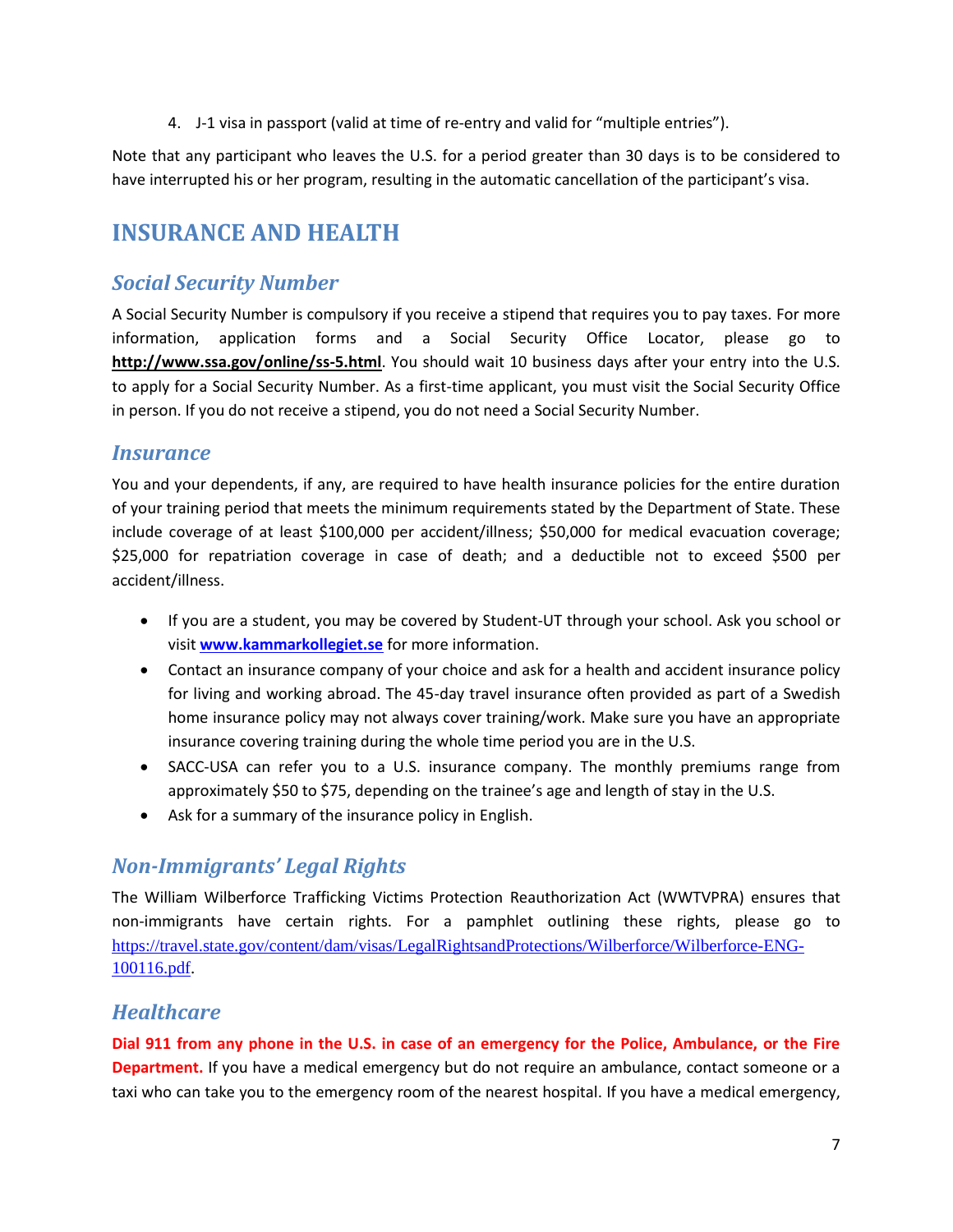please also contact SACC-USA as soon as you are able at: (+1) 202 536 1520 or 202 569 5165. U.S. medical and health services are both complicated and expensive. There is no "National Health Insurance" which is the reason that all exchange visitors must have insurance meeting U.S. standards.

For a non-emergency health or dental issue, contact your health insurance company to ask for directives. Follow those directives to avoid having to pay out of pocket. If you go to a hospital or visit a private practice without having contacted your insurance company, you must often first pay the bills for the treatment and then file a claim with your insurance company for reimbursement, submitting your records and receipts. Because of this we advise you to save all records and receipts of medical services. Medical fees can vary, depending on the doctor, the type of facility, and its location in the country. If you do not need emergency treatment, it is best to avoid "Emergency Rooms" since these tend to be quite expensive. For minor injury or illness, the best option may be an "urgent care" facility, which are usually located in neighborhoods and allow you to see a doctor without the expense of an E.R. Urgent care facilities are often open on the weekends and after business hours and may be useful if your physician's office is closed when you need medical care.

We suggest that once you have acquainted yourself with your area of residence you find a private doctor who agrees to see you if you need medical advice. You can call a local hospital for recommendations, ask friends or colleagues at your host company or do an online search. Another option is to contact the consulate of your home country that also might be able to provide a list of approved physicians. Remember to verify that the physician accepts your insurance plan. In recent years "walk-in clinics" have become more and more common. They offer a cheaper alternative to private physicians and emergency rooms and could be a good idea if you have not established a continuing relationship with a doctor.

Remember that certain illnesses such as HIV/AIDS, West Nile virus and Lyme disease may be more prevalent in parts of the U.S. than in Sweden. As an example, 2% of the population in Washington D.C. has HIV or AIDS (2012). West Nile Virus is transmitted through mosquito bites and Lyme disease through infected blacklegged ticks. Use common sense, practice safe sex, and use insect repellent effective against mosquitoes and ticks. For more information, go to Center for Disease Control and Prevention:

<http://www.cdcnpin.org/scripts/hiv/index.asp>

<http://www.cdc.gov/ncidod/dvbid/westnile/index.htm>

<http://www.cdc.gov/ncidod/dvbid/lyme/>

#### **Medicine:**

If you bring medicine containing controlled drugs or narcotics, these should be correctly packaged and labeled. It is not possible to fill foreign prescriptions for controlled drugs in the United States without seeing a U.S. registered doctor. For this reason, it is best to bring a supply of your essential medicine that will last for your entire stay in the U.S. You should limit your supply of medicine to what can be an expected amount for one person to use. You will also need a statement or prescription from your doctor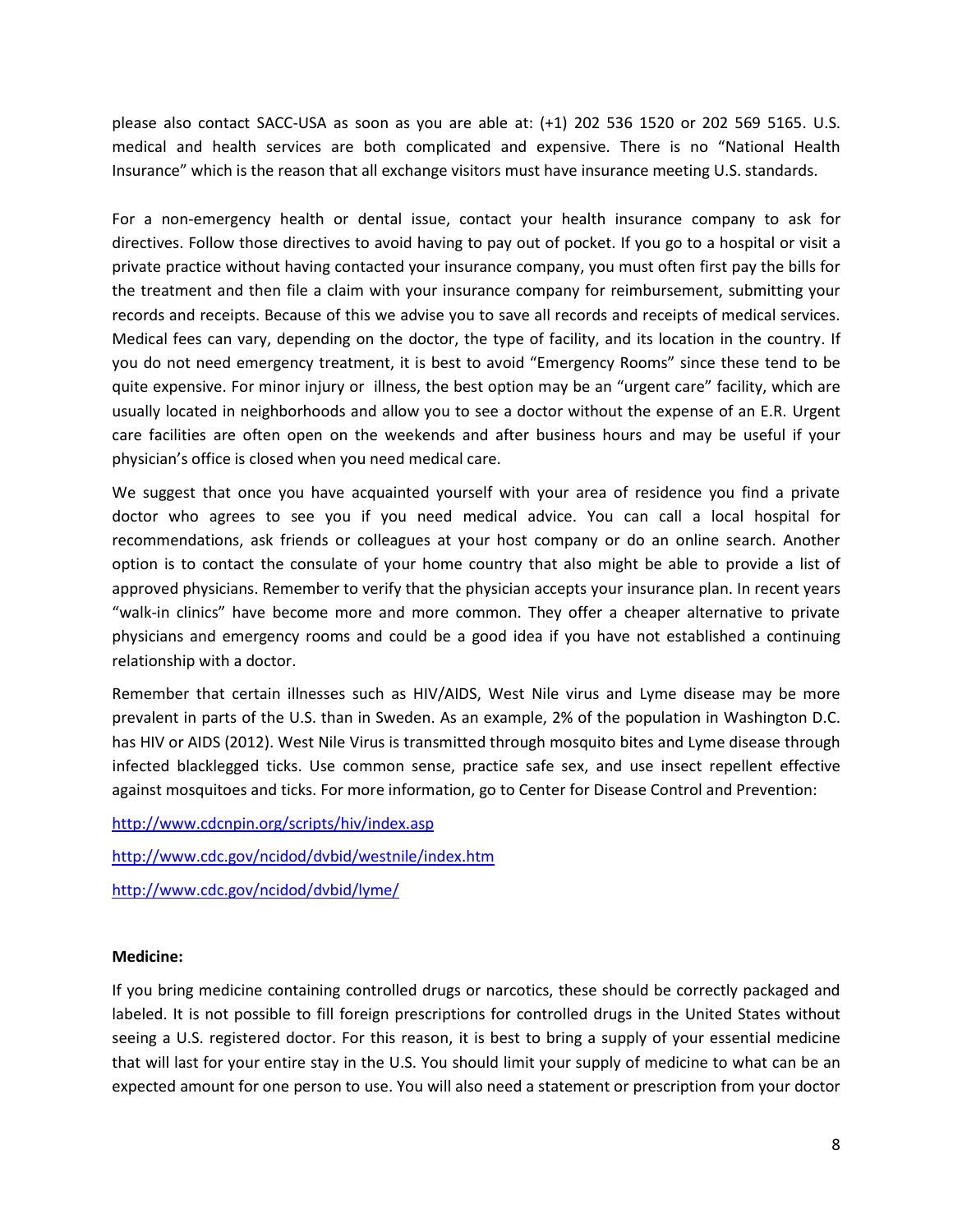demonstrating that the medicine is being used according to a doctor's recommendations and is necessary for your physical well being. Also remember that administration of birth control is not a free service in the U.S.

## **Dentists:**

Dentists are also rather costly in the United States. Dental work may or may not be covered by your insurance. Again, contact your health insurance company for directives. If you must visit a dentist during your stay, we suggest that you contact a larger hospital, preferably one associated with a university, since they often have dental clinics that are open to the general public. They charge established clinic fees that are notably lower than those charged at the private practices. Remember to check if the dentist will accept your insurance.

# <span id="page-9-0"></span>**LIFE AND CUSTOMS IN THE UNITED STATES**

Life and customs in the U.S. can seem very similar to Sweden. There are, however, quite significant differences between the two cultures, which you will likely observe during your training period. There can be great differences in terms of life and customs throughout various areas of the U.S. as well. This may be noticeable in terms of dialect, walking speed, fashion, food, language, and what are considered to be polite ways of addressing people. Within one city of the U.S. there can also be great differences, which you may observe in terms of standard of living, economic levels, education, available resources, safety, and culture.

Time is another issue that can be different. For work and meetings, Americans are generally very punctual. For dinner parties at someone's home, casual parties, and meeting friends out at a bar; Americans rarely show up at the exact time. It is usually acceptable, and in some cases, preferable, to be around 10 minutes late to dinner and 15 minutes to an hour late to casual parties or meeting friends at a bar. Public transportation rarely runs according to schedule. It may save you a headache if you look at time intervals for a bus, instead of exact times, and do not expect it to arrive at your stop at the exact minute listed in the timetable.

Having more options and slightly different concepts of time are just two examples of what might be new to you when you are in the U.S. You may pick up on other small differences during your stay. Just do not let yourself get too frustrated with these, in other words, do not sweat the small stuff, enjoy the experience of life and diversity in the U.S instead.

# <span id="page-9-1"></span>*Housing*

There is a wide variety of available housing throughout the U.S. Following are general guidelines regarding housing in the U.S.:

- Unless otherwise arranged with your host company, you will need to make your own housing arrangements for your arrival.
- It may be easier to arrange for temporary housing for the first week, and then use the first week to locate housing for the remainder of your training period. AirBnB can be a good option in this regard.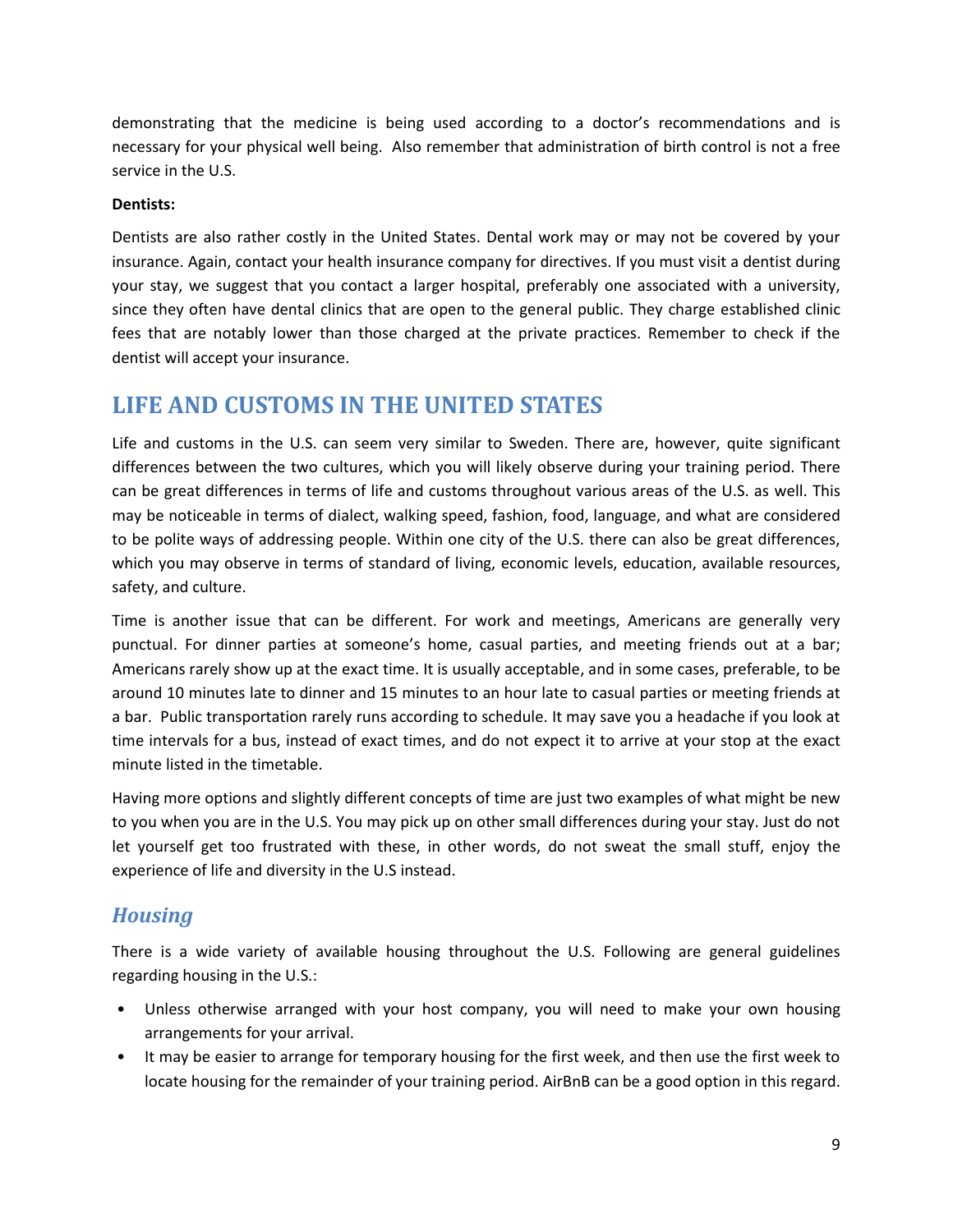You can rent either a room in a local's house or a private apartment for often less than the price of a hotel room, and you will get a general feel for life in your host city.

- There are many advantages to shared housing. Not only will it save you money, but it will hopefully also introduce you to other people. If you are lucky, moving in with a roommate or subletting can also mean that the apartment is already furnished. Note that the term "roommate" normally does not mean that you have to share the same bedroom.
- It is important to include security deposits in your budget, which are often equivalent to one or two months' rent and usually required when renting an apartment or room. This is generally returned to you if there were no damages to the apartment.
- It is recommended to arrange for a housing situation that facilitates interactions with Americans and not only people of your own nationality.
- Set a limit for the rent that you cannot exceed in order to have some money left to enjoy your spare time.
- Rent can vary widely between areas of the U.S., and even between different areas of the same city. Keep in mind that there may be a tradeoff between the cost of rent and the crime rate.
- Utilities (heat, water, electricity) are often not included in the rent and will be an additional expense. Ask each potential housing provider if utilities are included and what they generally average each month. A rough estimate for the total cost of electricity, water, and natural gas heating is around \$150/month.
- Real estate agents normally charge an additional month's rent as a realtor's fee. Ask about this before you make your decision!

Ask your host company about housing opportunities near the place of training. Somebody at the company may be able to help you find something or at least recommend what areas are safe and easily accessible. Check the advertisements in the local newspaper and online.

If there is a university in town, ask around on campus. Usually there is also a bulletin board where students post notices about roommates, available apartments etc. Contact roommate services, which are lists of apartments where people are looking for roommates. These will normally charge a fee though. To find these agencies, check "Roommate Referral Agencies" in your local "Yellow Pages" telephone directory.

Good websites:

- **[www.craigslist.org](http://www.craigslist.org/)**
- **[www.rent.com](http://www.rent.com/)**
- **[www.apartments.com](http://www.apartments.com/)**
- **[www.rentnet.com](http://www.rentnet.com/)**

As you look for housing, you will find apartments available to rent, sublet, or share. Renting an apartment allows you to actually sign the lease with the landlord. Subletting means that you legally rent the apartment from the person who originally signed the lease contract. One problem with leases is that they, in most cases, cover a one-year period. If you are staying for a shorter period of time, it may be easier to sublet.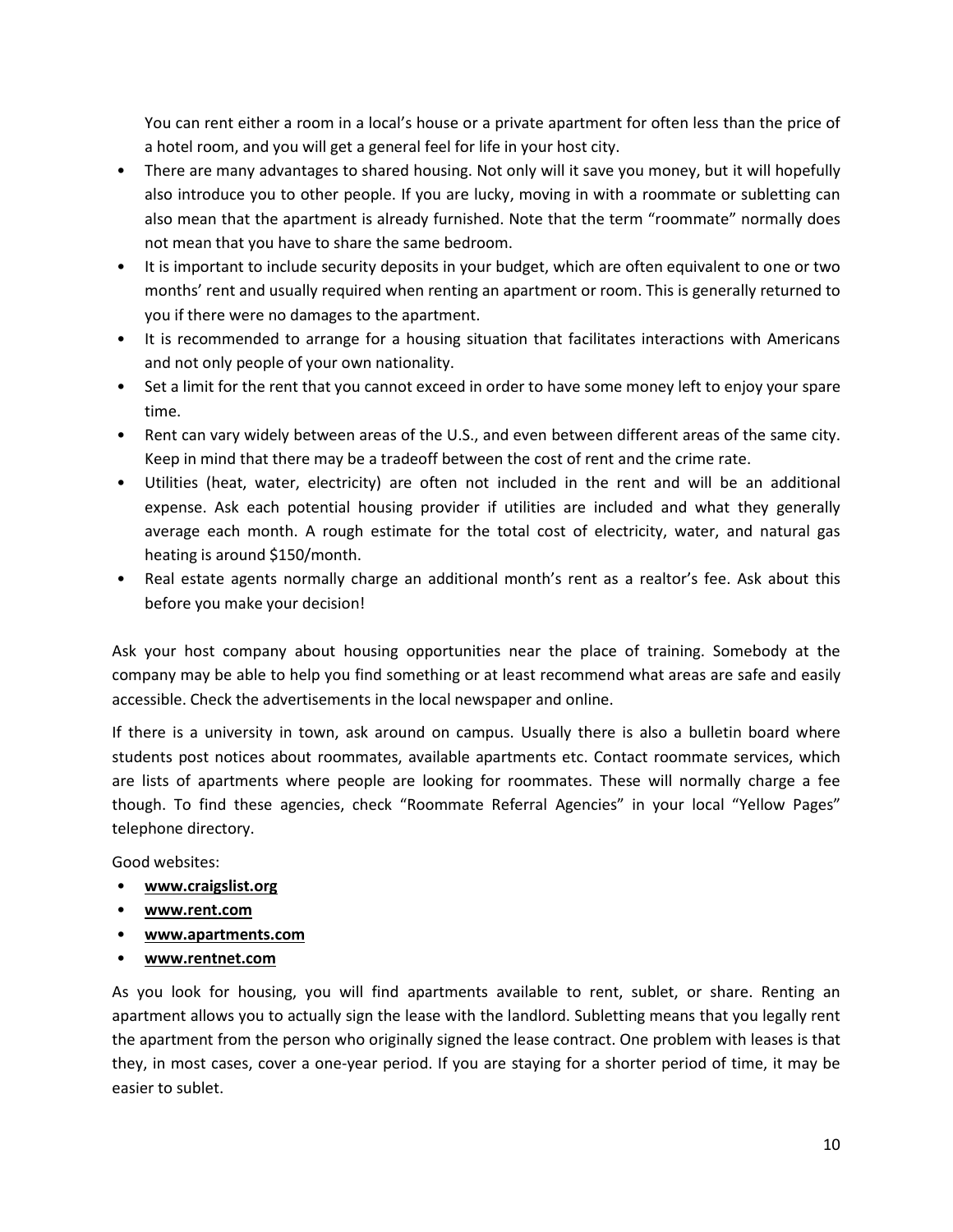Whether you sublet or rent, you should always sign a rental agreement. Be sure to keep a copy of the contract for your records. The agreement defines the terms by which a particular apartment is rented. The contract protects both the tenant and the landlord by stating rental price, time period etc. Do not take any housing opportunity without carefully reviewing the lease, having the landlord sign the lease in duplicate, signing the lease yourself, and keeping one of the original copies of the lease. Before you sign anything, carefully read the agreement and ask questions if there is something that you do not understand. For example, if a landlord said that heat is included in the rent, but it is not written in the agreement, do not sign the lease before the landlord writes on both copies (landlord's copy and your copy) that heat is included. Remember that only the written information on the agreement is binding! Also, be sure to inspect the apartment for signs of damage before signing any lease agreement. Do not sign any lease if the landlord will not let you see the actual apartment where you will be living.

# <span id="page-11-0"></span>*Telephone and Internet*

You will probably find it necessary to get an American mobile phone number. There are several companies offering prepaid plans and many companies will allow you to use a Swedish cellphone by "unlocking" the phone from your provider and changing the SIM card to an American provider, although a fee may be charged for this service. The costs and rules for these plans vary. For example, there are plans that will give you X free minutes per month for a set fee, which will be withdrawn from your bank account on a monthly basis. There are also plans where you refill your mobile phone by credit card.

Some of the prepaid plans will charge you for your incoming calls as well, but there are several different options to consider. Some of the wireless service companies are: AT&T, T-Mobile, Verizon and Virgin Mobile. Do some research on different plans, in order to see which company is the most suitable in terms of meeting your needs. It could also be a good idea to ask people at your host company which wireless service they use. The reception quality sometimes varies among cities and states.

By dialing "0" you will get the operator from any kind of phone. The operator can answer questions about rates, give assistance in an emergency and provide other information. The area codes 800, 877, or 888 indicate a toll-free number (in other words, you will not be charged for the call) that many businesses have and where you can receive information and make reservations. It is common for car rental companies, airlines, and other transportation services to have a toll-free number.

To place calls to a number in your local area code, you must dial the area code and then the seven digits of the number e.g. 202-867-5309.. For calls within the U.S., but outside your area code, dial a "1" before the number, e.g. 1-555-867-5309. To place calls internationally from the U.S., dial the international access code "011", the country code, the city code, and then the local number. For example, to call Stockholm in Sweden, dial: 011 46 8 + local number. To place calls from abroad to the U.S., dial "001" (the U.S. country code) and then the telephone number.

Check the web to find someone's address or number. While phone books are disappearing due to the abandonment of landline phones, there are two types of phone book: the White Pages (lists numbers by last name and city) and the Yellow Pages (lists numbers by general business category). The online telephone directory **[www.anywho.com](http://www.anywho.com/)** is one of several online directories of phone numbers. Cell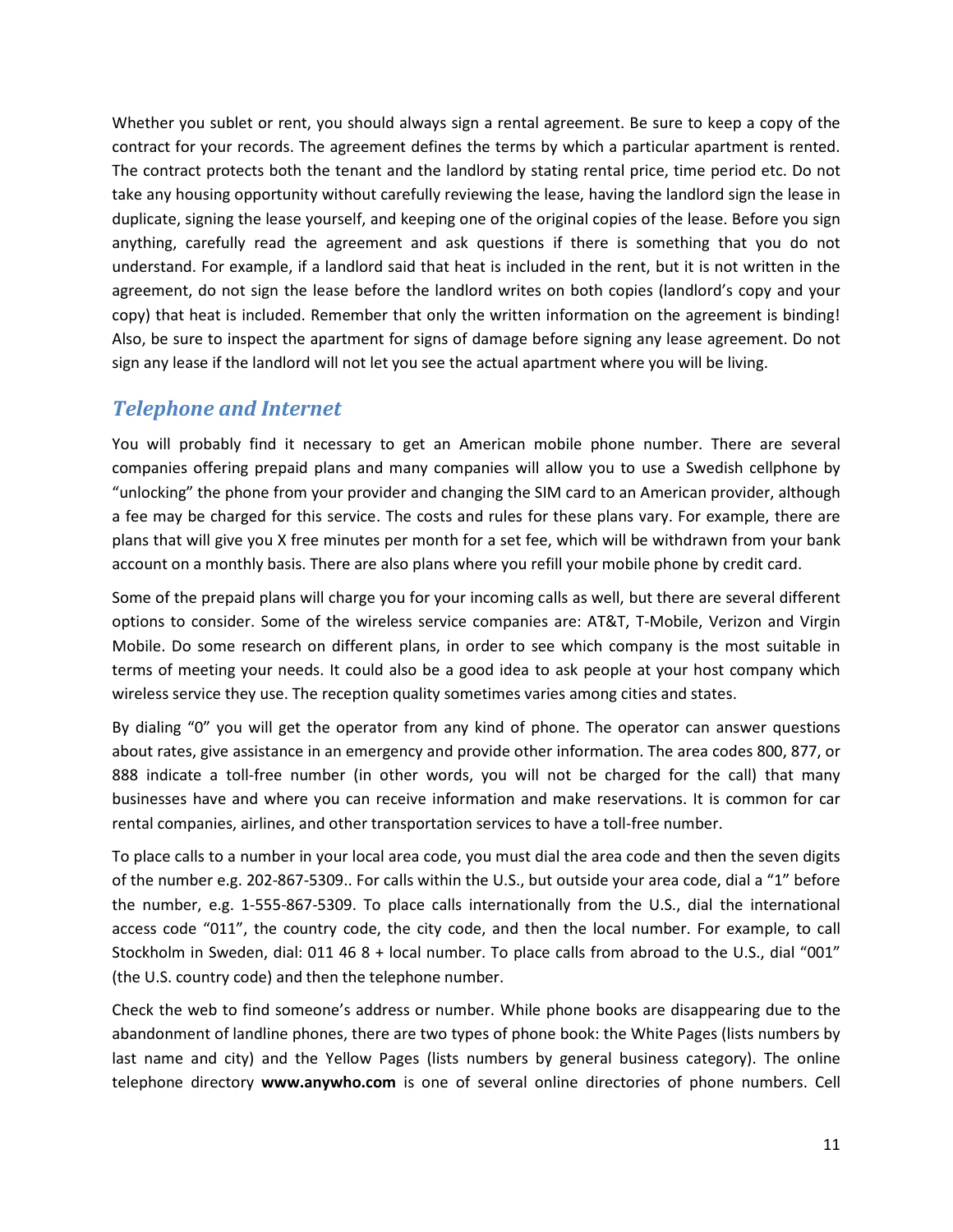phone numbers are almost never available in directories and you will likely have to ask in person for these numbers.

The sooner you have Internet access, the better. See what Internet services your house or apartment can get first and compare plans. Be aware that many large apartment buildings will only have wiring for one provider, and you are likely stuck with their rates. Some companies will offer a discounted rate for "bundling" multiple services like mobile or home phone, cable TV, and Internet together.

## **Electricity:**

The U.S. does not use the same electrical system as Europe. In the U.S., electrical appliances require a voltage of 110-120 volts, whereas in Europe approximately double is needed, 220 volts. Laptops and telephone chargers usually work anyway but be sure to bring a plug adapter. Other electrical equipment such as hairdryers and shavers may not work. Rather than buying an electrical converter, it probably makes more economic sense to leave the hairdryer at home and buy one in the U.S.

# <span id="page-12-0"></span>*Mail and the Post Office*

The United States Post Offices are generally open Monday through Saturday and they deliver mail during these days except for federal holidays. The opening hours vary for different offices, though.

To calculate postage, and to find out other information about the postal system, visit **www.usps.com** and follow the guidelines.

You can send your mail either from the post office or deposit it in blue U.S. mailboxes on the streets. Estimated delivery times:

| <b>Domestic</b>                   | 1 to 7 days   |
|-----------------------------------|---------------|
| Northern Europe and South America | 7 to 10 days  |
| Southern Europe                   | 2 to 3 weeks  |
| Australia and New Zealand         | 10 to 14 days |

We do not recommend sending cash through the mail (it is not legal to do so). For situations where you need to send money, use a check or United States Money Order. Money orders can be obtained from a bank or a post office and do not cost very much. For urgent mail, you can use USPS Priority Mail Express or FedEx, both of which are a "next day" delivery service, available seven days a week. For more information see **www.usps.com** or **[www.fedex.com](http://www.fedex.com/)**. Other shipping services like United Parcel Service (UPS) may offer better rates for ground shipping.

# <span id="page-12-1"></span>*Shopping*

Large food stores, supermarkets, are generally open seven days a week; many of them 24 hours a day. Ask for a customer card, it is provided for free in many supermarkets and gives you a direct discount on your purchase.

All states require that a person is 21 years of age in order to purchase any alcoholic beverage. Be prepared to show proof of your age if you are purchasing alcohol. If you do not have a U.S. driver's license, make a copy of your passport and bring it with you since you should always keep your passport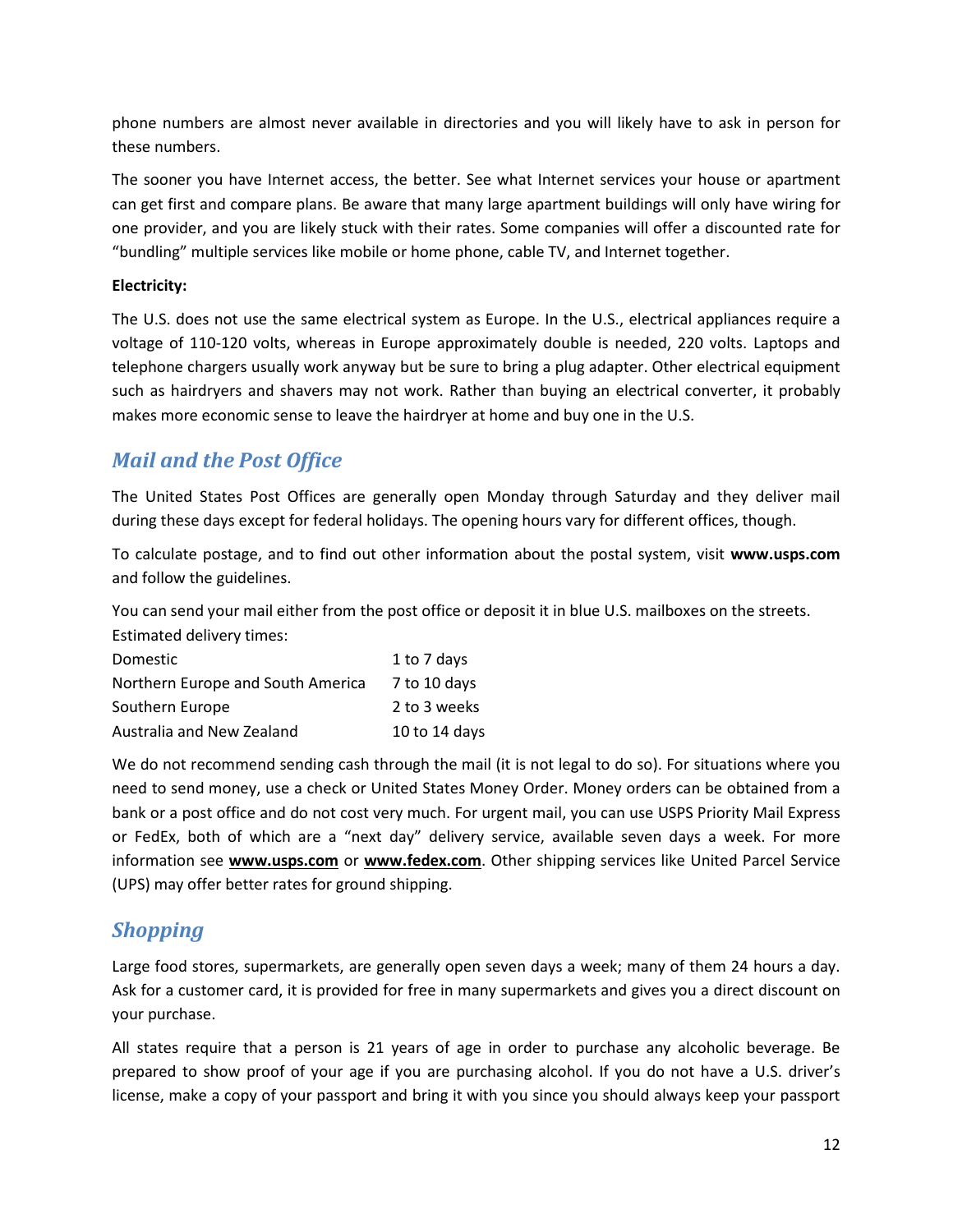in a safe place. Many states also offer an identification card for a small fee. This is not a driver's license, but it does provide you with a more widely accepted form of identification. Check with your state's Department of Motor Vehicles (DMV) to see what is required, but you will usually need your foreign passport or driver's license, proof of residency in the state where you are applying like a utility or rent bill.

## **Sales Tax and Gratuities:**

In most states, a sales tax, ranging from 3 to 15 percent, is added to purchases of most items. Usually the tax is not included in the price quoted and the taxed amount varies by state and item purchased. The tax is added at checkout, so do not be surprised when the price of the item on the tag differs from the total price on your receipt.

Gratuities/tips are generally not included in the price of service unless the bill specifically says so. In a restaurant, it is customary to leave an additional 15-20 % of your total bill as a tip for the server. It is very important that you leave appropriate tips as these are counted as the wages of the servers. 15-20 % tips should also be given to taxi drivers, hairdressers, bartenders, porters, home deliverers and other services. In a hotel, the porter usually receives \$1.00-\$5.00 per bag. Tipping is expected not only when the service has been outstanding, but as a general rule. If your service is remarkably poor, you can always ask to discuss this with the manager

# <span id="page-13-0"></span>*Safety*

Many Europeans regard the U.S. as a very unsafe place. In some areas, it certainly can be, especially at night, but for the most part it is a safe country. The best way to stay safe in the U.S. is to use common sense. Other recommendations include:

- Be aware of your surroundings
- Do not wear headphones when you are walking or jogging alone, so that you can hear if there are people near you
- Try not to act like a tourist
- Avoid traveling alone at night
- Do not go jogging alone at night
- Avoid poorly lit areas
- When you are at a bar or party, always keep a direct eye on your drink, preferably with your hand covering the top of your drink
- Do not carry a lot of cash or credit cards
- Always keep an eye and your hand on your purse or backpack
- Keep your apartment door locked and do not let in strangers
- Never hitchhike or accept rides from strangers
- Identify the driver's name and the car registration plate before getting into an Uber or other ridesharing vehicle
- Walk on the side of the street so that you are facing approaching traffic. If someone in a car tries to bother you, run in the opposite direction the car is going.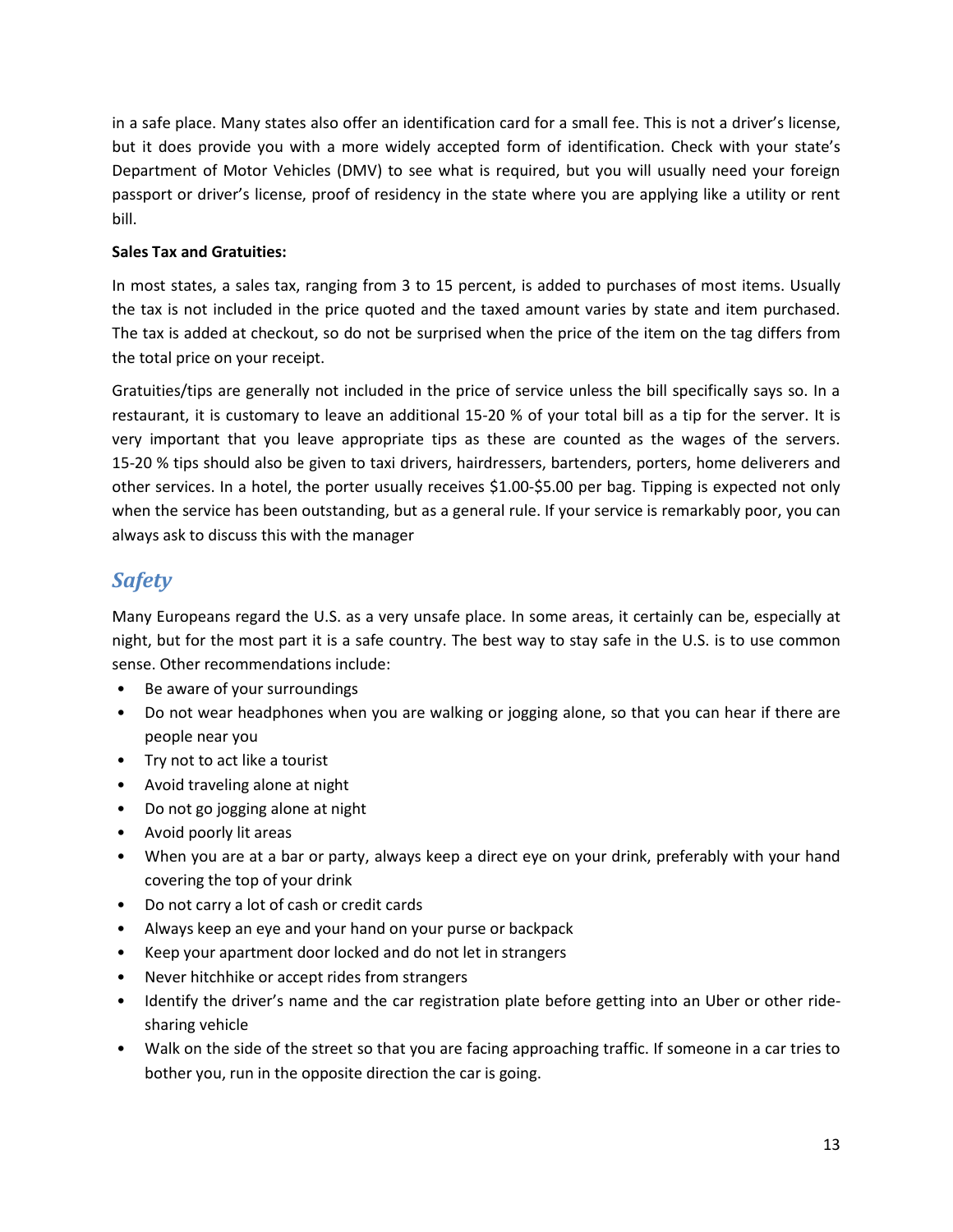- Remember that American drivers typically do not stop for pedestrians in crosswalks like they do in Sweden/Finland.
- Keep the doors of the car locked while driving. If you must leave belongings in the car, put them in the trunk. Park only in well-lit areas at night.
- If you use bike share or rent a scooter, invest in a bicycle helmet.
- Keep an eye on your surroundings while using an Automated Teller Machine (ATM), especially at night. Put away your money as soon as you receive it
- Keep a photo of your ATM and credit cards, front and back, so that you have access to account and telephone numbers if your wallet is stolen. Notify your bank as soon as possible if your ATM card is stolen or lost.
- Always carry your health and accident insurance card in your wallet.
- If you have an accident and end up in the hospital, your cell phone may run out of battery. Write down important telephone numbers so that you always can reach SACC-USA, your host company and your family.

# <span id="page-14-0"></span>**CROSS CULTURAL EXPERIENCE**

Your host company might be your first entrance to the American culture. We recommend that you join the activities your host company arranges such as kick-offs and happy hours to get to know your coworkers and their culture. We hope that you will make a lot of friends at your host company, but maybe you would like to meet other Americans outside your host company as well. Participate in events organized by the regional SACC Chamber. Check local newspapers and other publications for events in your area. On the Internet you can find information about sport clubs, language courses, hobbies, volunteer activities etc. Other good ways to meet people include taking an evening class, becoming a volunteer or perhaps joining a church. Remember that you will learn from the experience, so stay openminded and find out the cultural differences and similarities yourself!

# <span id="page-14-1"></span>*The American Workplace*

The American work environment differs somewhat from that in Sweden. Below is some information to keep in mind:

- Business attire means a dress, skirt, or dressy pants for women. For men, it normally means a suit and tie, but a button-down shirt and khaki pants or "slacks" are often acceptable. (Jeans and sneakers are generally not acceptable). Ask if there is a dress code at your host company. Traditionally, the East Coast is more formal than the rest of the country in dress code and manners and the finance and government sectors are more formal than, for example, technology. The best course of action is to look at what people of your gender in the office wear to work and to follow their lead. When meeting clients or attending a conference, be sure to dress up, even if you normally do not, to make a good impression.
- If you are used to the Swedish flat management style, the U.S. hierarchical management style might be hard to learn. It might not be appropriate to address your colleagues and supervisors by their first name, so err on the side of addressing people as Mr. or Ms. (Last Name) unless told to call them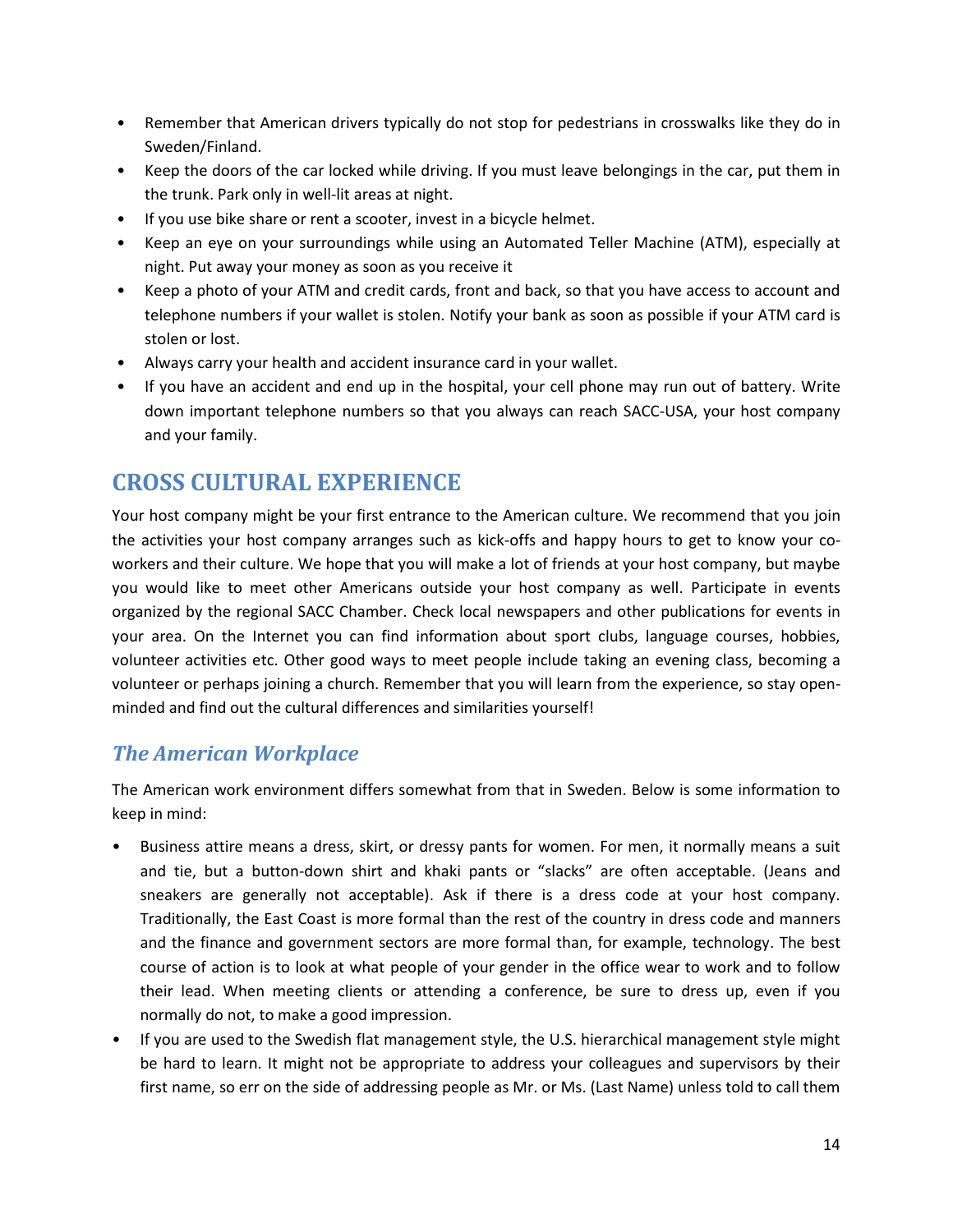by their first name. Be aware of how decisions are made and by whom and how decisions are communicated. It may be okay for you to offer your input, but it may also be taken the wrong way. Be receptive and learn the corporate culture of your host company.

- In some cases that require formality or when you do not know the name of the person you are addressing, you should refer to men as "sir" and women as "ma'am", e.g. "Yes, sir" or "Excuse me, ma'am".
- In business correspondence it is customary to write *Dear Mr. Smith* or *Dear Ms. Johnson*.
- U.S. workers are more likely to work longer hours than is customary in Sweden/Finland. About one third of Americans work longer than 40 hours per week.
- Often employees only have one to two weeks paid vacation, but there is no legal requirement for any vacation or paid leave.
- As a J-1 visa intern/trainee, you do not have any right to vacation. Any time off should be negotiated with your host company. Also ask if you will receive "sick days" (if you get ill) or "personal days" (for personal reasons).
- Punctuality and responsibility are important.
- Remember the four different time zones in the continental U.S. before making a business call. When it is 10 a.m. on the east coast, many people in the West will not be in the office. Likewise, when it is 4:30 on the West Coast, calling an East Coast contact's cell phone may interrupt a family dinner.
- Do not assume that you can use the host company's email or telephone for private communications.

# <span id="page-15-0"></span>**FINANCES**

In the U.S. you can pay for purchase in three different ways:

- **By cash** we recommend that you have funds to cover all your expenditures for the first 6 weeks, including rent deposits. Bring dollars in cash, debit/credit cards or a combination of these. Both the U.S. bank and your Swedish bank may charge a fee when withdrawing cash from an ATM (cash machine) using a debit or credit card. The cheapest option when you first arrive is to find an ATM in the airport and withdraw a rather large sum so any fees applied are a small percent of your total. As of this writing, one U.S. dollar is worth somewhere between 7 and 9 Swedish kronor and around 75 to 90 Euro cents.
- **By credit card** The most common cards are VISA and MasterCard. American Express and Discover are also used, but not by smaller merchants. Before you leave home, make sure that your PIN code (Personal Identification Number) will work abroad so that you will be able to withdraw cash. Also, notify your bank that you are going to the U.S. and that withdrawals/purchases made in the U.S. should be approved. Otherwise, fraud prevention software may automatically block purchases that look suspicious, including those from abroad. To pay online using a Swedish debit/credit card can be problematic since most online sites require a U.S. billing address. An alternative is to open an American bank account with a connected debit card.
- **By bank account** Most Americans have a checking account, which usually includes a debit card that can also function as a credit card when needed. A checking account offers a reliable way to pay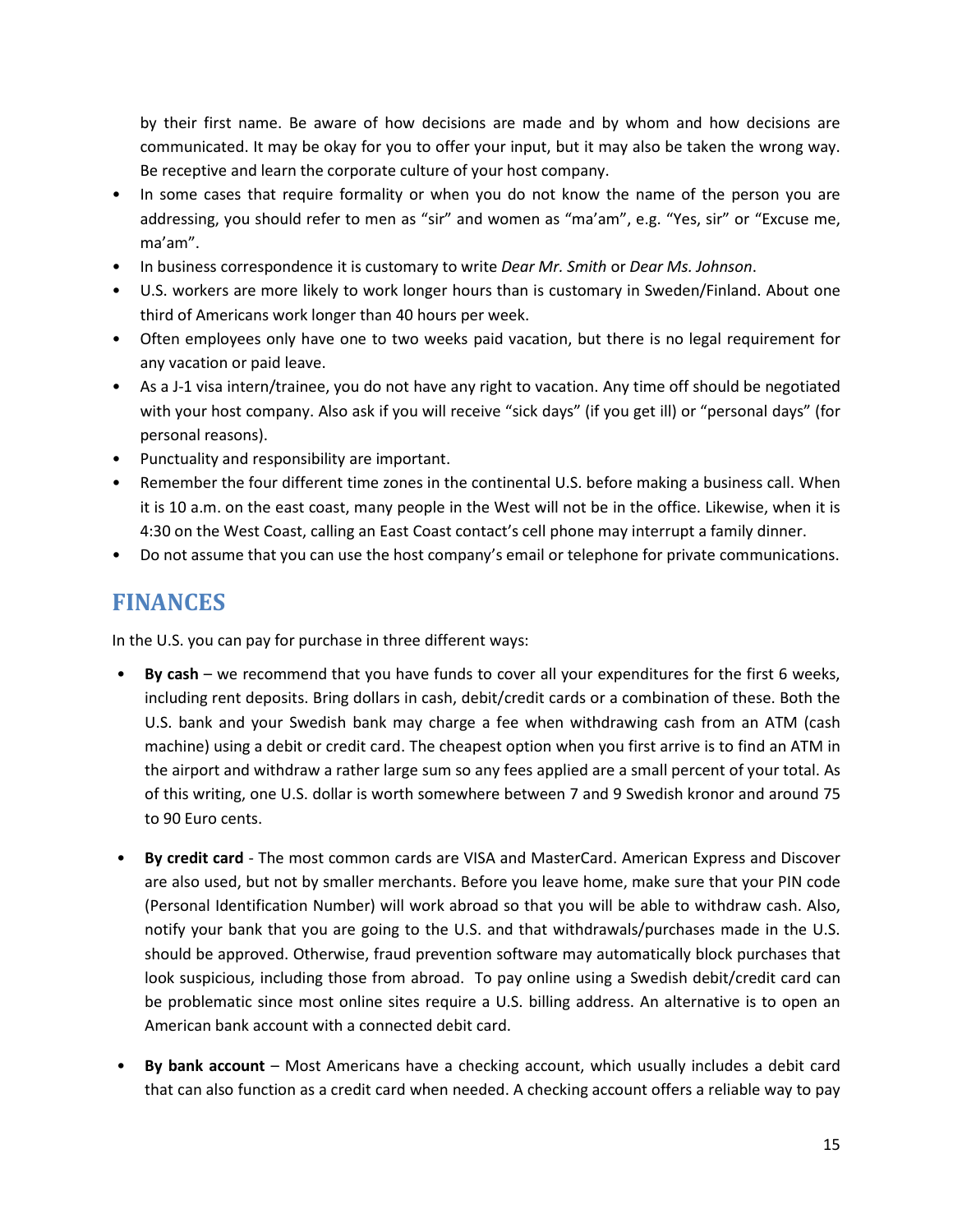your bills, helps you get cash back at some stores and banks, and provides you with monthly statements of all transactions to serve as a good record of your expenditures.

# <span id="page-16-0"></span>*Banking*

It is possible to open a bank account and if you get paid a stipend, it is probably necessary to do so. There are numerous banks from which to choose. Make sure that you can easily transfer money from your Swedish bank account to your bank account here.

The hours vary among banks. They are commonly open Monday through Friday, generally from 9 a.m. to 5 p.m., with evening and weekend hours in some of the larger cities in the U.S. Some banks even in smaller cities are open on Saturdays, generally from 9 a.m. to 1 p.m., but this is far from universal. Banks are almost always closed on Sundays and federal holidays. Most bank accounts also provide automatic teller machine (ATM) services, which are available 24/7. The way to pay your bills in most situations is through online payment, which is available on most bank websites. There are some checking accounts that earn interest. Interest checking accounts require a certain amount for the initial deposit, and will charge a monthly fee if your daily balance falls below the minimum requirement. Ask if an ATM or debit/check card is included before you open an account and find out if you can use the card in other states as well. The Cirrus network and the Plus network are two of the banking networks that enable you to use the services at different locations across the country. It is possible to use your ATM at another bank than the one the card is connected to, but you will probably be charged a fee. Note that with an ATM card you will only be able to take out cash from an ATM. With a debit or check card, you will be able to take out cash from ATMs and generally use your card to pay for things directly from your checking account. Ask your bank for details on how you will be able to use your card.

Here are some examples of questions to ask the bank before you decide what bank is best for your needs:

- Does the bank charge any extra monthly service fees or fees on things such as ATM withdrawals or for online bill payment?
- If there is a monthly fee, is this waived (no charge) if you maintain a certain amount of money in your account at all times?
- How long will it take from the time you open an account until you will be able to use the money in the account?
- How long will it take from the time you make a deposit or transfer until that money is available for withdrawal? (Between depositing and "clearing of the check").
- How and where can your ATM, debit, or check card be used?

# <span id="page-16-1"></span>**PRACTICAL INFORMATION**

## **Time Zones:**

There are four different time zones in the Continental United States: *Eastern Standard Time (EST)* ex: Virginia, New York, Ohio, Florida; *Central Standard Time (CST)* ex: Illinois, Minnesota, Texas, Wisconsin; *Mountain Standard Time (MST)* ex: Utah, Colorado, Arizona; *Pacific Standard Time (PST)* ex: California, Washington, Oregon, (Hawaii and Alaska have separate time zones)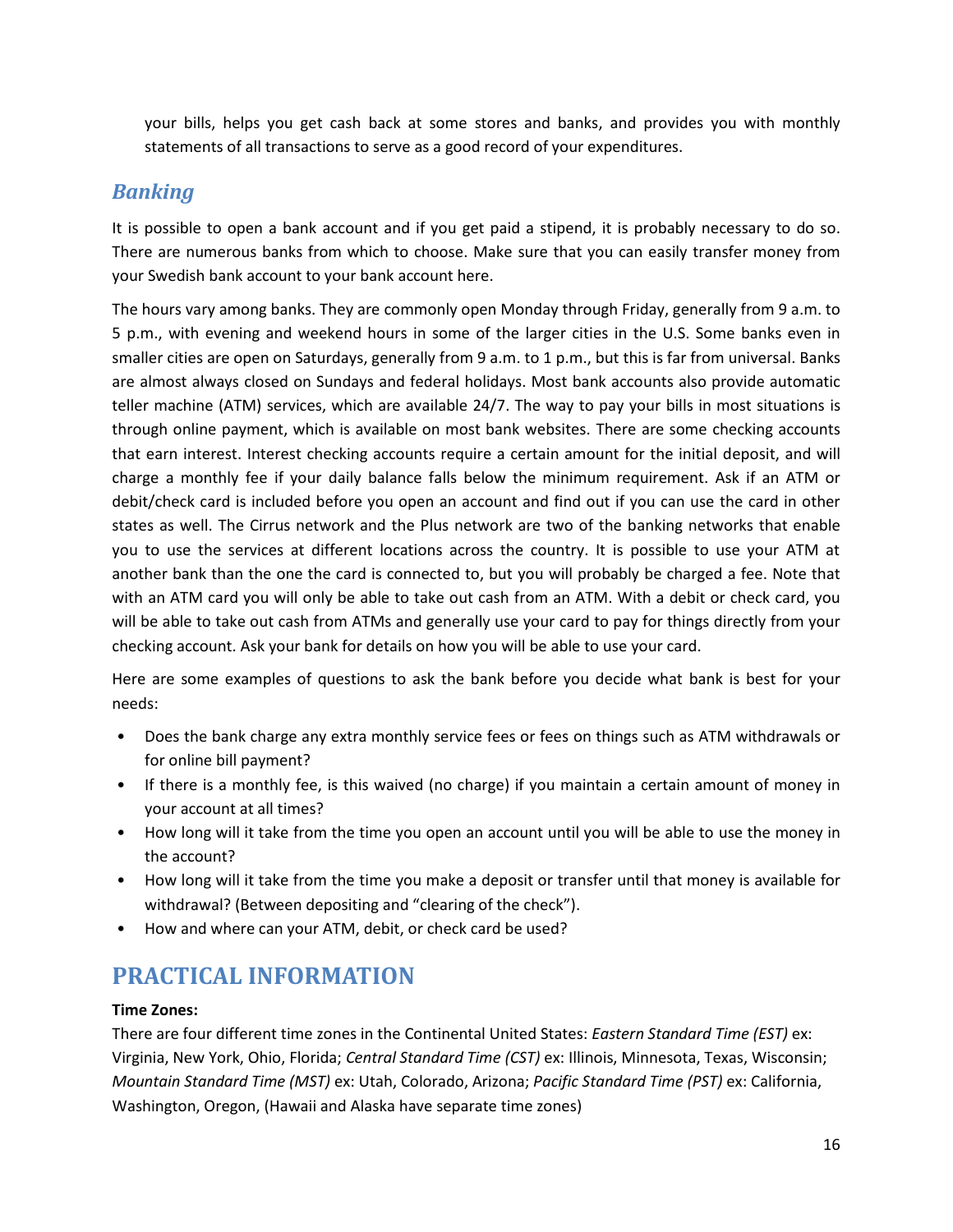The following example illustrates the variation between the different time zones: When it is 12:00 Noon EST, the time is: 11:00 a.m. CST; 10:00 a.m. MST; 9:00 a.m. PST

Visit **www.worldtimezone.com/time-us12.html** for a map of the time zones in the U.S. At most, it differs five hours between the zones. Continental Europe is six hours ahead of Eastern Time. Between March and November, the U.S. keeps Daylight Savings Time; the clocks are turned forward one hour on the second Sunday in March, and turned back one hour on the first Sunday in November. (To help remember, think "spring forward, fall back".)

## **Business Hours:**

Normal business hours are usually between 8:00 or 9:00 a.m. to 5:00 or 6:00 p.m. with a one-hour lunch, Monday through Friday. Stores and shops are normally open Saturdays as well and some are open on Sundays. The bigger stores and shopping malls are open seven days a week, with longer opening hours. Some stores are even open 24 hours a day, 7 days a week (known as 24/7).

## **Holidays:**

The United States has 10 federal holidays. Some states have additional holidays that they observe. On the legal holidays some businesses are closed, mail is not delivered and the schools and banks are closed. If you are planning to travel during a holiday, remember to book well in advance!

## **U.S. Federal and National Holidays:**

- New Year's Day, January 1
- Martin Luther King Jr. Day (observed), January 15
- President's Day, Third Monday in February
- Memorial Day, Last Monday in May
- Independence Day, July 4
- Labor Day, First Monday in September
- Columbus Day (observed), Second Monday in October
- Veteran's Day (observed), November 11
- Thanksgiving, Fourth Thursday in November
- Christmas Day, December 25
- Almost all businesses are closed on New Year's, Thanksgiving, and Christmas Day. Many are also closed on Memorial, Independence, and Labor Day. Other holidays like Columbus Day and Veteran's Day are rarely observed outside government and banks. Unofficial holidays like Valentine's Day (February 14), St. Patrick's Day (March 17), Easter, Mother's (second Sunday in May) and Father's Day (third Sunday in June), and Halloween (October 31) are widely observed, although businesses remain open.

## **Currency:**

The U.S. dollar is the currency. The bills come in the denominations of: \$1, \$5, \$10, \$20, \$50, and \$100. The U.S. has four different coins, namely: 1c, 5c, 10c and 25c. 50c and one-dollar coins are rare.

1 cent is called a penny (100 pennies in a dollar)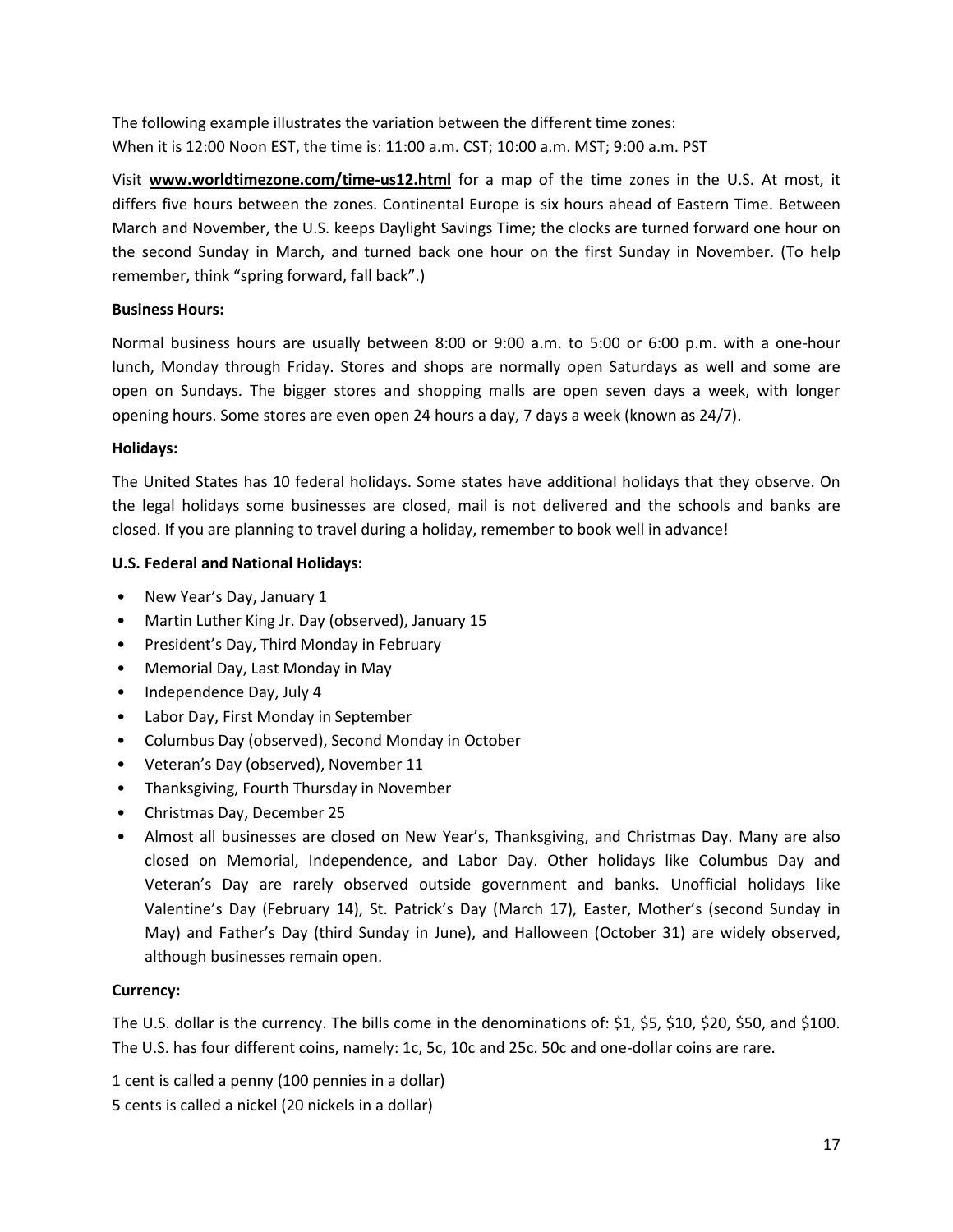## 10 cents is called a dime (10 dimes in a dollar) 25 cents is called a quarter (4 quarters in a dollar)

## **American - Swedish Conversion Table:**

| <b>Distance Measures:</b>      |                  |                |                |                 | Liquid Measures:         |                     |                             |                    |                |                 |    |  |
|--------------------------------|------------------|----------------|----------------|-----------------|--------------------------|---------------------|-----------------------------|--------------------|----------------|-----------------|----|--|
| Imperial                       | Metric           |                |                |                 | Imperial                 |                     |                             |                    | Metric         |                 |    |  |
| $1$ inch =                     | 2.54 centimeters |                |                |                 | 1 once<br>$\equiv$       |                     |                             |                    | 28 grams       |                 |    |  |
| $1$ foot =                     | 30 centimeters   |                |                |                 |                          | 1 pound<br>$\equiv$ |                             |                    | 0.45 kilograms |                 |    |  |
| $1$ yard =                     | 0.9 meters       |                |                |                 | 1 tablespoon<br>$\equiv$ |                     |                             | 15 milliliters     |                |                 |    |  |
| $1$ mile =                     |                  | 1.6 kilometers |                |                 | 1 cup<br>$\equiv$        |                     | 0.24 liters                 |                    |                |                 |    |  |
|                                |                  |                |                |                 | 1 pint<br>$=$            |                     |                             |                    | 0.47 liters    |                 |    |  |
|                                |                  |                |                |                 | 1 gallon<br>$=$          |                     | 3.8 liters                  |                    |                |                 |    |  |
| <b>Temperature Conversions</b> |                  |                |                |                 |                          |                     |                             |                    |                |                 |    |  |
| Fahrenheit (F)                 | 0                | 10             | 20             | 30              | 40                       | 50                  | 60                          | 70                 | 80             | 90              |    |  |
| Celsius (°C)                   | $-18$            | $-12$          | $-7$           | $-14$           | 4                        | 10                  | 16                          | 21                 | 27             | 32              |    |  |
| Size conversions               |                  |                |                |                 |                          |                     |                             |                    |                |                 |    |  |
| Ladies wear, Dresses and Coats |                  |                |                |                 |                          |                     | <b>Blouses and Sweaters</b> |                    |                |                 |    |  |
| U.S.                           | 8                | 10             | 12             | 14              | 16                       |                     | 30                          | 32                 | 34             | 36              | 38 |  |
| Scandinavia                    | 36               | 38             | 40             | 42              | 44                       |                     | 38                          | 40                 | 42             | 44              | 46 |  |
| Shoes                          |                  |                |                |                 |                          |                     |                             |                    |                |                 |    |  |
| U.S.                           | 5                | 6              | $\overline{7}$ | 8               | 9                        | 10                  |                             |                    |                |                 |    |  |
| Scandinavia                    | 35-36            | 36             | 38             | 38-39           | 40                       | $41 - 42$           |                             |                    |                |                 |    |  |
| Men's wear, Suits              |                  |                |                |                 |                          |                     |                             | Shirts (neck size) |                |                 |    |  |
| U.S.                           | 34               | 36             | 38             | 40              | 42                       |                     | 14                          | 14 <sub>2</sub>    | 15             | 15 <sub>2</sub> | 16 |  |
| Scandinavia                    | 44               | 46             | 48             | 50              | 52                       |                     | 36                          | 37                 | 38             | 39              | 40 |  |
| Shoes                          |                  |                |                |                 |                          |                     |                             |                    |                |                 |    |  |
| U.S.                           | 9                | 9 ½            | 10             | 10 <sub>2</sub> | 11                       |                     |                             |                    |                |                 |    |  |
| Scandinavia                    | 42               | 43             | 44             | 45              | 46                       |                     |                             |                    |                |                 |    |  |

# <span id="page-18-0"></span>*Local community resources*

Below you will find more specific information for a few of the major cities in the U.S., and many of the regional chambers' websites have additional local information. Searching on the internet for resources in cities not listed will provide you with other helpful information, and your host company may also be able to assist you in locating important local resources.

## **New York:**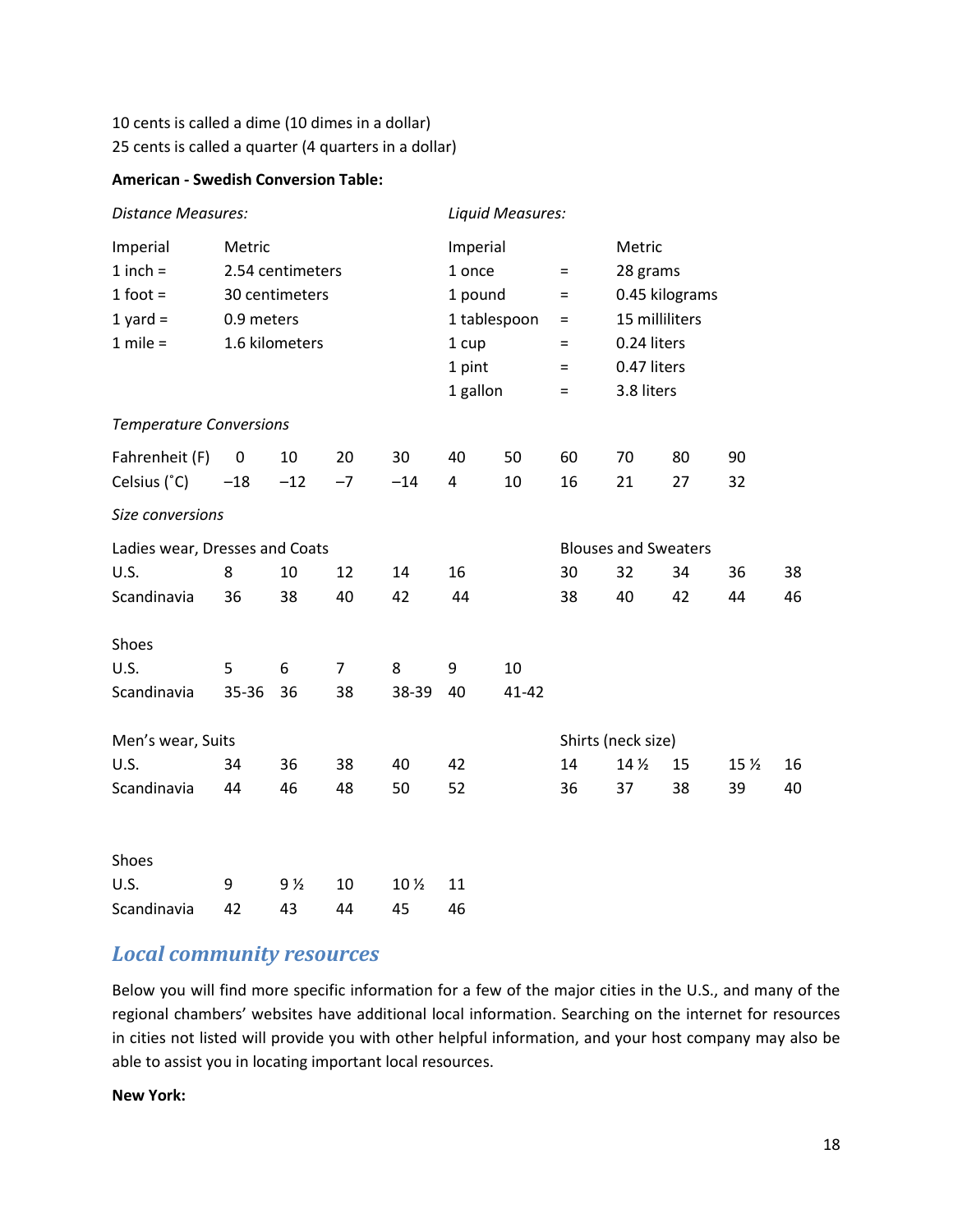- City trains and buses and suburban trains: **[www.mta.nyc.ny.us](http://www.mta.nyc.ny.us/)**
- City of New York resources, including links to hospitals: **www.nyc.gov** New York Public Library: **www.nypl.org**
- New York Times: **[www.nytimes.com](http://www.nytimes.com/)**

## **Los Angeles:**

- City trains and buses: **[www.mta.net](http://www.mta.net/)**
- Los Angeles Public Library: **[www.lapl.org](http://www.lapl.org/)**
- City of Los Angeles: **[www.ci.la.ca.us](http://www.ci.la.ca.us/)**
- The Los Angeles Times: **[www.latimes.com](http://www.latimes.com/)**

## **Chicago:**

- City trains and buses: **www.transitchicago.com**
- Suburban trains: **[www.metrarail.com](http://www.metrarail.com/)**
- Chicago Reader, a free newspaper covering Chicago events, concerts, apartments and more: **[www.chireader.com](http://www.chireader.com/)**
- City of Chicago resources: **[http://egov.cityofchicago.org](http://egov.cityofchicago.org/)**
- Chicago Public Library: **[www.chipublib.org](http://www.chipublib.org/)**
- For hospitals: **[www.chicagoataglance.com/list\\_hospitals.htm](http://www.chicagoataglance.com/list_hospitals.htm)**

## **Washington DC:**

- City trains and buses: **[www.wmata.com](http://www.wmata.com/)**
- District of Columbia Public Library: **[www.dclibrary.org](http://www.dclibrary.org/)**
- City of Washington, D.C., including links to hospitals: **[www.dc.gov](http://www.dc.gov/)**
- Washington Post: **[www.washingtonpost.com](http://www.washingtonpost.com/)**

# <span id="page-19-0"></span>**THE FIFTY STATES AND THE DISTRICT OF COLUMBIA**

## **Alabama**

Located in the south of the U.S., Alabama offers a warm climate which enables year round fishing and swimming in waterfalls and lakes in the northern parts as well as by the white beaches along the Gulf shore in the south. The state carries an intriguing history of Native American and Civil War heritage. Industries including paper, wood, lumber, mining and apparel are concentrated around the larger cities but agriculture is still the main occupation throughout the state. The capital Montgomery is located in the mid-east of Alabama.

## **Alaska**

The large peninsula is the northernmost state. Even though it is not covered by snow all year round, the climate is cold and perfect for winter sports. The nature offers a broad range of wild animals from grizzly bears to whales and salmon as well as hiking on glaciers and kayaking in the surrounding cold waters. Gold seekers have played an important role in the state's history, but today the main economic activities are lumber, tourism, petroleum and natural gas. Alaska hosts the highest mountain in the country, Denali, and the northernmost city in the United States, Barrow, which lies north of the Arctic Circle.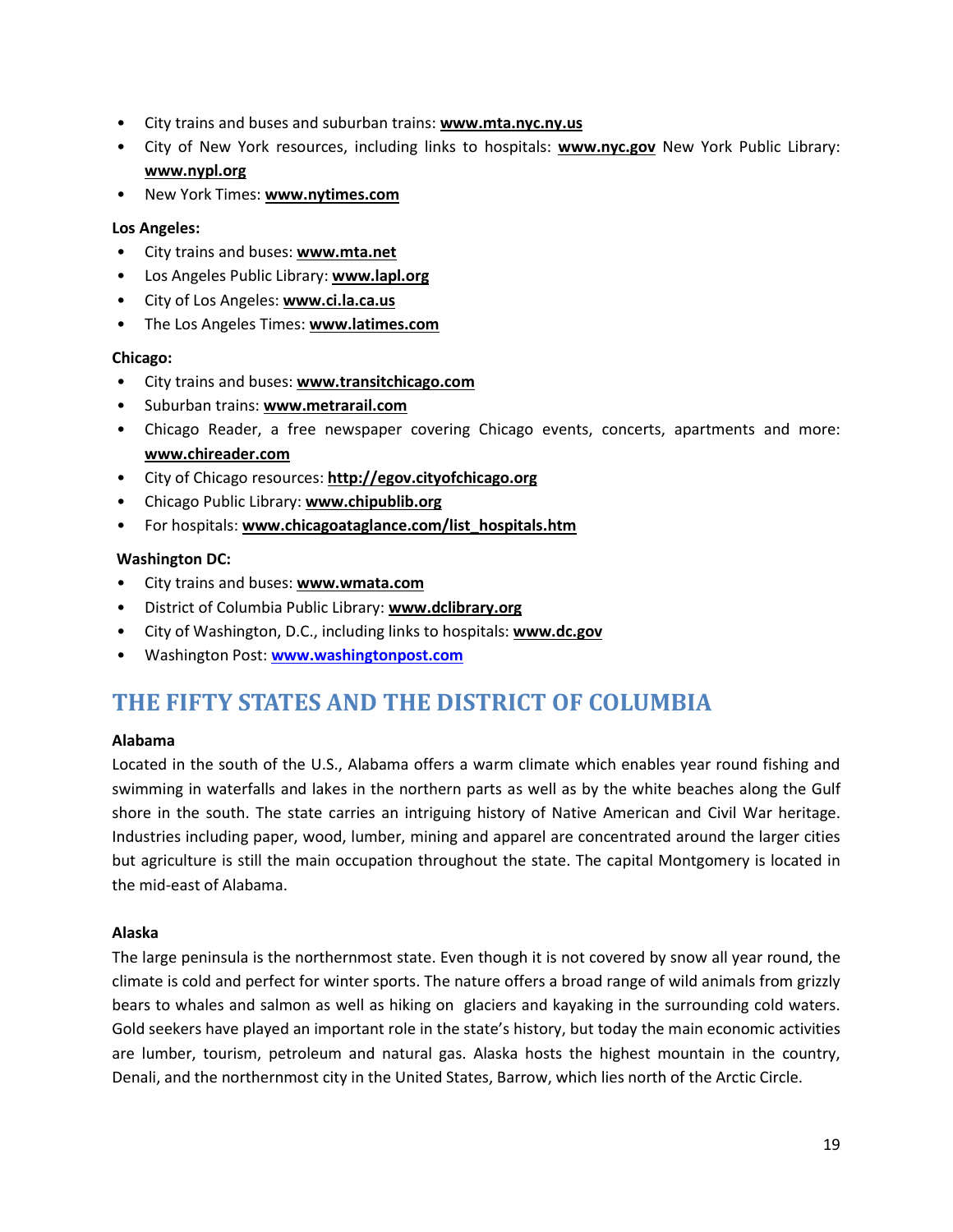#### **Arizona**

Arizona, the Grand Canyon State, is a mixture of the old Wild West, Native American heritage, and influences from Hispanic culture. The capital Phoenix is located in the middle of the desert, and in the south Tucson represents the old west heritage. Both metropolitan areas, as well as Arizona as a whole, have a positive business environment with high-growth sectors including biotech, environmental technology, aerospace, software, optics and advanced financial services. Internationally, companies recognize Arizona as a strategic platform to launch their overseas operations.

#### **Arkansas**

Arkansas is situated in the south-central United States with highlands in the northern and western parts and flatland in the south and east. Arkansas is the only area in North America where diamonds have been discovered and mined, in an industry that continues to this day. The state has a prominent position in lumber, cotton, rice and soybean production. Agriculture and the service industries, are mainly concentrated in the flatlands. There are several state attractions such as Buffalo National River and Hot Springs National Park, perfect to visit during the hot summer and temperate autumn.

#### **California**

California is, in area, the third largest state in the U.S. and has a diverse climate. It offers something for everyone, from large cities, tourist attractions, and beaches, to hikes in massive redwood forests or deserts, and skiing in the mountains. The state capital is Sacramento and other large cities include Los Angeles, San Diego, San Francisco, and San Jose. The state's economy is productive and it has the largest production of vegetables and fruits in the country. California is also known for its software and IT cluster, Silicon Valley, and moviemaking capital Hollywood.

#### **The Carolinas**

The Carolinas (South Carolina and North Carolina) are located in the middle of the eastern seaboard of the U.S. with coastal shores on the Atlantic Ocean. The states have a warm and humid subtropical climate due to the Gulf Stream and have a large tourist industry. The economy in the area is diverse and booming. North Carolina has progressed from being a mostly agricultural state to a major industrial center, and Charlotte (largest city in NC) is the second largest banking center in the U.S. The Carolinas are also famous for their prestigious universities as well as furniture and textiles industries.

#### **Colorado**

Colorado, located in the middle of the Rocky Mountains, is the highest state in the country with more than 1,000 peaks over 10,000 ft. high. The mountains draw tourists to the mighty slopes of Vail and Aspen during winter- as well as summertime. The capital, Denver, serves as a communication and transportation hub for the area around. The economy of the state is focused on financial services and telecommunications sectors. The cable industry and the satellite industry are also gaining more importance in this region.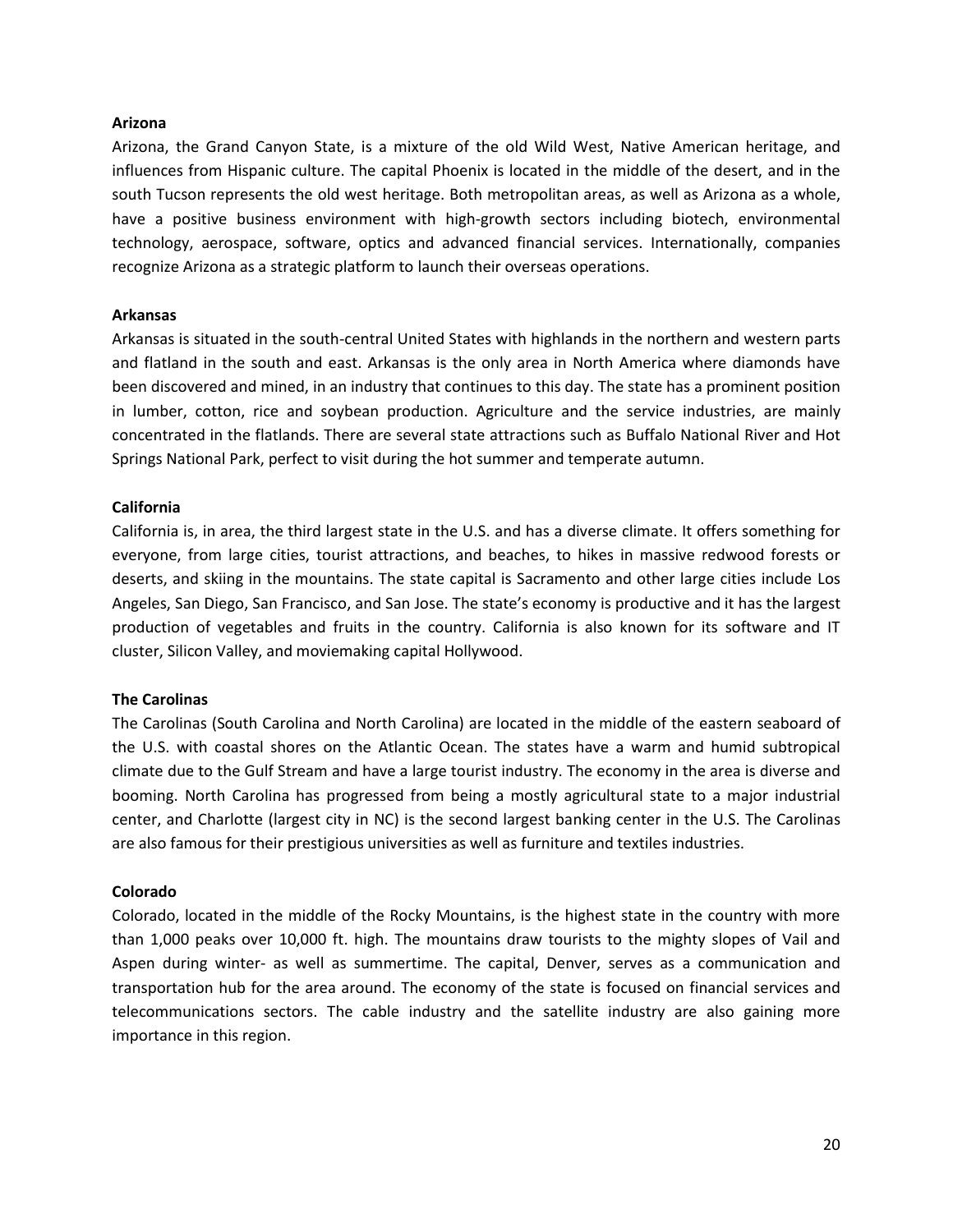#### **Connecticut**

The small state is the southernmost of the New England states. It is popular during summertime thanks to several inland lakes and the long shoreline with its many resorts. The most important industries include textiles, sewing machines and watches, and a large part of Connecticut's manufacturing is made for the military. Agriculture, such as poultry, dairy products and tobacco, is important but makes up only a small part of the state's economy.

#### **District of Columbia**

Washington, D.C. is the capital city of the United States. D.C stands for "District of Columbia" after the early poetic name for the United States: Columbia. The District of Columbia is a federal district, not a part of any state, containing the city of Washington. DC is home to many federal agencies, law firms, consulting firms and non-profit associations.

#### **Delaware**

Delaware, widely known as the first state to ratify the U.S. Constitution and the second smallest state in the country after Rhode Island, is located in the northeast of the Delmarva Peninsula. Except for a few urban areas, Delaware uses more than half of its land for farming. Most important are fruits and vegetables, such as soybeans, corn and potatoes. Even though the agriculture plays an important role in the Delaware economy, the state has become gradually more dependent on sectors such as insurance and finance for employment. Delaware is also home to many banks and business that come for the state's easy-going approach to business law.

#### **Florida**

Florida's climate is tropical and warm. This reputation for warmth draws tourists to the state year round, who come to enjoy the long beaches, tourist attractions such as Disney World, large cities such as Miami and Orlando, and the seaside town Key West. Florida attracts industries and businesses in many sectors. The economy has changed from relying on agriculture to a mix of services, advanced manufacturing and international trade-related fields. Florida is the third largest consumer market in the U.S. and has a strong market in health care/biotech.

#### **Georgia**

Georgia, located in the southeast of the country, is experiencing a vast industrial development. The warm climate, excellent communication structure, and a well-developed business structure offer business opportunities in a number of fields. Major industries in the state include IT, pulp and paper, real estate, and construction. The industries are mainly located in the central and northern areas near the Appalachian Mountains with Atlanta as a center. The mild climate also brings tourists to the coastal resorts, of which Savannah is the largest.

#### **Hawaii**

Hawaii, with its numerous islands (including several active volcanic mountains), is located in the Pacific Ocean. The warm and tropical climate generates the tourist industry to flourish and a large part of the labor force is occupied with meeting the tourist's needs. In addition to the tourist services, agriculture is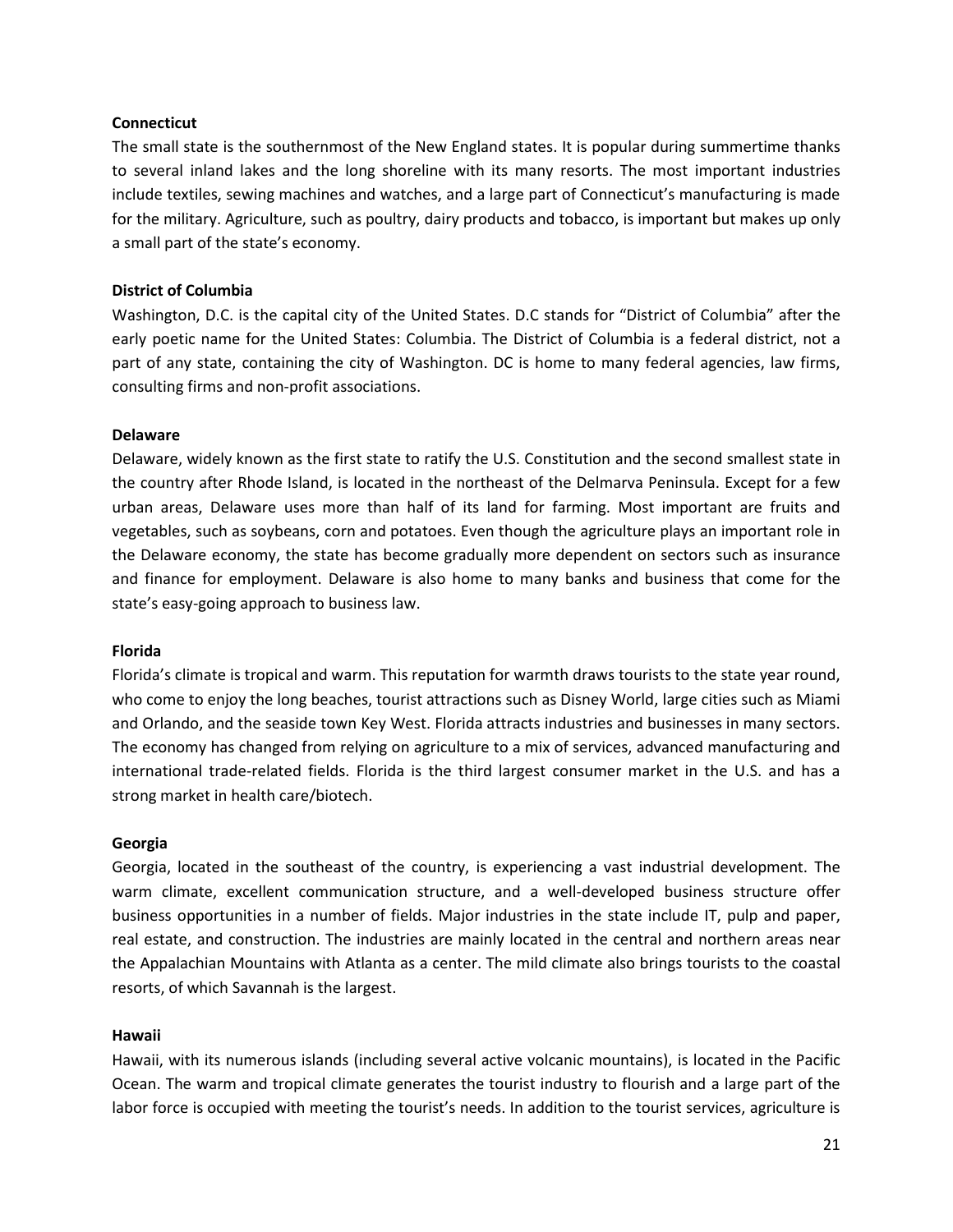an important income source, harvesting cane sugar, macadamia nuts, coffee beans and its famous pineapples. The state hosts important historical sites such as Pearl Harbor and offers National Parks with impressive wildlife and long beaches including the well-visited Waikiki Beach. The state capital and largest city is Honolulu.

#### **Idaho**

Idaho, known for its potatoes, has a variety of natural scenery with mountains, numerous lakes and rivers as well as widespread national forest. This enables several recreation forms such as hiking, camping, hunting, skiing and swimming. Timber and mining, together with agriculture, are important industries and represent large economic sources. The state has a small population with no major cities (the largest is the state capital, Boise, located in the southwest) and little industry.

#### **Illinois**

Illinois is an important agriculture state with rich soil. This is thanks to the many rivers and plenty of rainfall on this state that lies between the Midwest and the Great Lakes. Manufacturing and trade are also important industries with the third largest city in the U.S., Chicago, as a center. Chicago, located in the northeast by Lake Michigan is, together with resorts along Lake Michigan shoreline, a popular tourist attraction year round. The state capital Springfield hosts memorials of Abraham Lincoln who began his political career and was later buried in the city. The continental climate, with great seasonal variations, enables outdoor recreations from skiing, hiking and fishing to swimming and sailing.

#### **Indiana**

Indiana is an important manufacturing hub with several industrial centers around the state such as its capital Indianapolis and the Chicago suburb of Gary. Large industry in the state includes steel, automobile parts and accessories, oil products and aircraft engines. Considerable amounts of limestone utilized in the country are also mined in the state. Nearly three quarters of Indiana is utilized for agriculture, with corn as the main crop. Soybeans, oats, wheat, and vegetables are also important crops. The long shoreline of Lake Michigan offers beaches and sand dunes for recreation during the warm summer.

#### **Iowa**

Iowa, located in the Midwest between the Missouri and Mississippi rivers, is said to be the heartland of the country's agriculture. The flat land and the rich soil make the state the leader in sales of crops and livestock, including corn, soybean and hog. Manufacturing is also important, centered near the capital Des Moines. The warm summers enable outdoor-recreation and the widespread prairies have left a fascinating pioneers' heritage.

#### **Kansas**

Located in the center of the U.S., Kansas is famous for its extensive wheat fields and has highest amount of wheat grown in the country. Farming is an important occupation, but manufacturing in fields such as aerospace, transportation equipment and computer machinery are also vital income sources. The state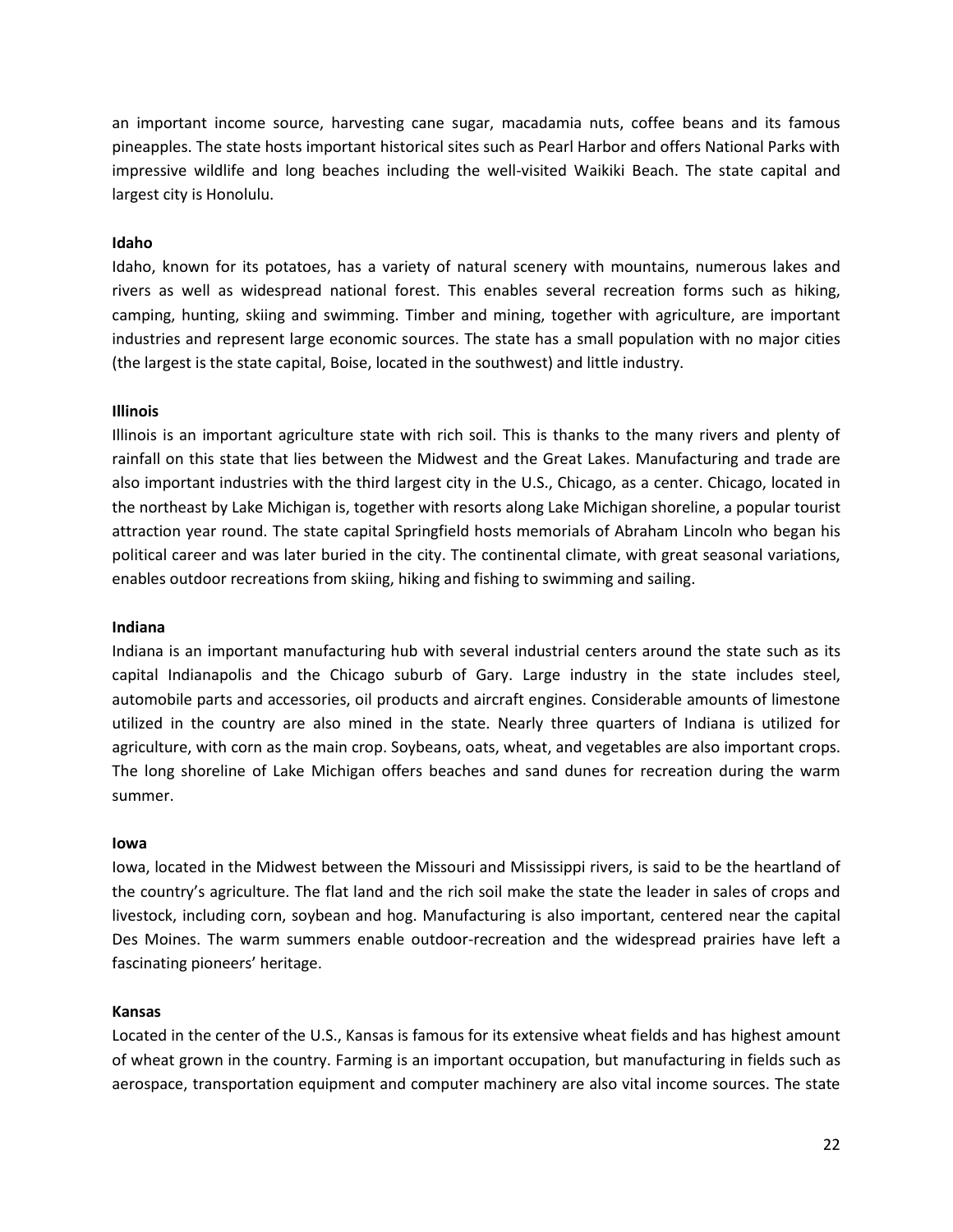has a continental climate with cold winters and hot summers. The state capital Topeka is located in the north east of the state.

#### **Kentucky**

Kentucky, with its mountain region in the east, lakes and flatland in the west and the famous Bluegrass Region in between, is located in the south-east of the country, bordered by seven different states. Kentucky grows large amounts of tobacco, wheat, fruit, soybeans and corn and is also famous for its production of whiskey and horse breeding. Its largest city, Louisville, is famous for the Kentucky Derby.

#### **Louisiana**

Southern state Louisiana has a semitropical humid climate and the many rivers enrich the soil so that production of sweet potatoes, sugar cane and rice is one of the largest in the country. Capital Baton Rouge is the second largest city after New Orleans, an old port city which attracts many visitors, especially during the annual Mardi Gras celebrations. The French heritage spurs through out the state and the many rivers, lakes, and bayous enable varying recreation such as fishing, hunting and swimming. Natural gas, chemicals, petroleum, salt, lumber, processed food and transportation equipment are important industries.

#### **Maine**

Maine is in the northeastern corner of the US, just south of Canadian provinces Quebec and New Brunswick and just west of the Atlantic Ocean and has a long rocky coastline and 2,500 lakes. Large parts of the state are forested which makes wood products and pulp-paper production important economical activities. Other important activities are the fishing of sardines and lobster. In the agricultural area, lowbush blueberries represent 98% of the nation's production. Beaches, lakes, and resorts drive visitors to the state year round, but especially during summertime. Acadia National Park and Bar Harbor are two popular tourist sites. The population is concentrated to the coastal areas and the larger cities, including the capital, Augusta, and the largest city, Portland.

## **Maryland**

Maryland, located in the northeast of the country, has a long waterfront. The Chesapeake Bay divides the state in two and fishing is an important industry. The catching of seafood, especially crab, represents a large portion of the state's income, even though the state's fishing industry is declining. The urban area around Baltimore hosts a large part of the population and is the home of famous Johns Hopkins University and Hospital. Capital Annapolis hosts the U.S. Naval Academy. The largest part of the state's population resides in the two counties that border Washington, DC, which are home to major industries like aerospace and technology, and to numerous government agencies including the National Institute of Standards and Technology and the US Census Bureau.

## **Massachusetts**

Massachusetts is located in the Northeast of the U.S. and includes famous seaside towns such as Cape Cod and Martha's Vineyard. The state offers several recreational forms including beaches, lakes, skiresorts, historical sights and large cities. The largest city and state capital is Boston, situated on the east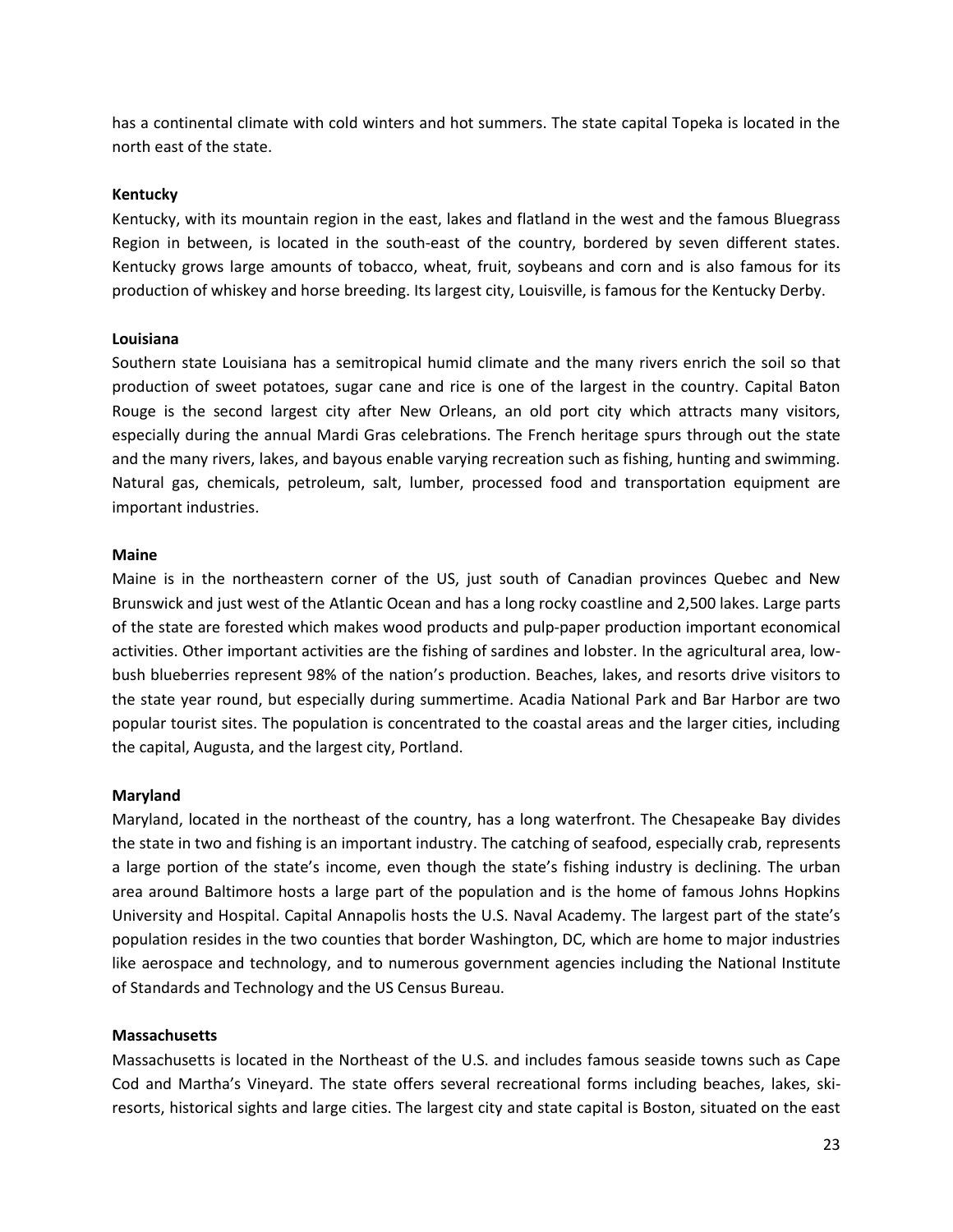coast. Manufacturing is important for the state, with high-technology research and development, trade, and finance as the main income sources. Tourism and agriculture are also vital economic occupations, as seen in the tourist industry of the coast and in Massachusetts' high cranberry production.

#### **Michigan**

Michigan borders four of the five Great Lakes, whose waters divide the state into two peninsulas, Upper and Lower. Michigan is famous for its automobile manufacturing in its largest city, Detroit, and for production of metal products, machine tools, and airplane parts. The state is also rich in minerals and the southern parts are covered with grain and wheat fields. Visitors flock to Michigan for its variety of lakes and cultural history in cities like Detroit, especially during summertime when the temperature rises.

#### **Minnesota**

Minnesota has the coldest average temperature of any state (except Alaska) with the capital Saint Paul and the largest city Minneapolis. 30% of the population has Scandinavian heritage as a result of a booming immigration during the late  $19<sup>th</sup>$  century. The traditional industries that built Minnesota; timber, mining and agriculture, including the new economy of telecommunications, healthcare and technology, are the key industries which drive Minnesota's economy today. The state is the home of more than 10,000 lakes that, together with varying nature and temperate summers/cold winters, attract visitors year round.

#### **Mississippi**

Mississippi, in the subtropical southern U.S., is named after the Mississippi River, which forms its western border. The river, together with the Alabama River system and several smaller ones, enriches the soil and has become the home for a rich bird life. Along the coast, fish, shrimp, and oyster boats are a vital source of income to the state. Agriculture is vital for the economy as well, not only in the state's historical "king" cotton, but also in rice, corn, sugar, and soybean production. The capital Jackson is also the largest city in the state.

#### **Missouri**

Missouri is located in the Midwestern U.S. with capital Jefferson City located in the center. The most important industry is manufacturing transport equipment even though service industries such as tourism are growing. In addition, agriculture is an essential income source for the state. The large cities St. Louis and Kansas City draw many visitors, as does the Ozark mountain resort city, Branson, with its famous country-music shows. Tourists are also drawn to the many lakes, for both fishing and recreation.

#### **Montana**

This Rocky Mountain state (whose name literally means "mountain" in Spanish) is famous for its incredible geography and is the fourth largest state in the country. The varying geography includes plains, mountains and valleys. The eastern part is primarily agricultural (wheat, barley, oats and potatoes) and the western part relies on mining (gold, silver, copper, zinc, platinum) and lumbering. The wildlife is remarkable with numerous species such as elk, moose, bear, buffalo and deer. This variety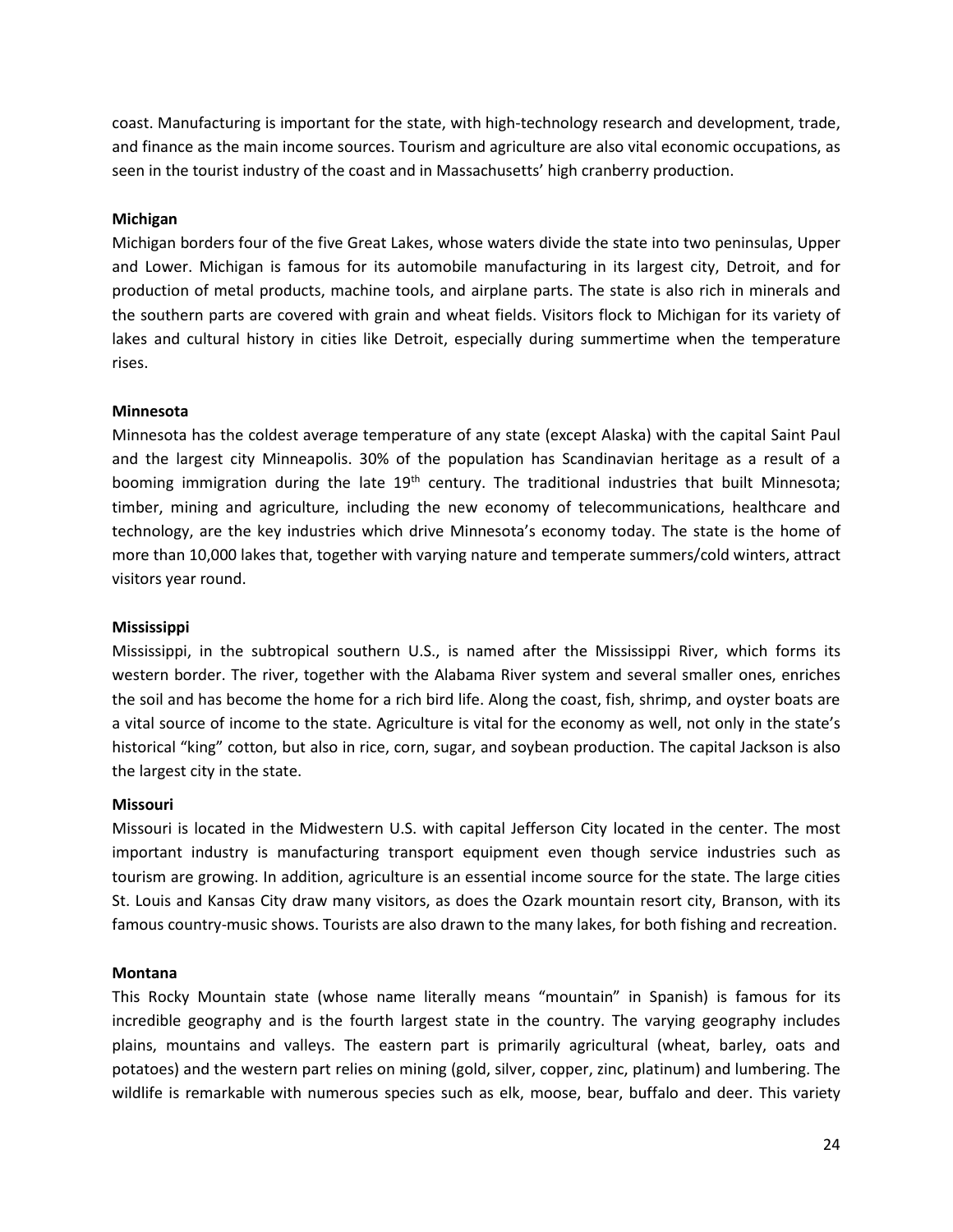brings hunters to the area and the many lakes are great for fishing. The state hosts two famous national parks, Yellowstone and Glacier. The state capital is Helena.

#### **Nebraska**

Nebraska is located in the center of the U.S. with capital Lincoln in the southeast part. The main economic occupations are cattle and agriculture. The state has the nation's largest stabilized sand dunes, used for cattle breeding and the largest city in the state, Omaha, has the leading livestock marketing center in the country. The sand banks are also 'home of cowboys' and rodeo is a common leisure activity. Even though agriculture is an important income source, manufacturing is growing and includes electronic components, pharmaceuticals and transportation equipment. The climate is continental with cold winters and short, warm summers.

#### **Nevada**

Located in the western U.S., Nevada is a desert state with large uninhabited areas that were once used for nuclear weapon testing. The dry soil results in a focus on cattle breeding instead of crop growing. What little agriculture there is in the state is used mainly as food for cattle. Tourism is the most important industry in the state with focus on gambling in the famous cities: Las Vegas and Reno. Other popular attractions for visitors are Lake Tahoe and Lake Mead Recreational Area.

#### **New Hampshire**

The northeastern state New Hampshire offers a wide variety of nature, from mountains in the north, to lakes in the center, to beaches in the southern parts. Tourism is an important income source and prospers year round. Visitors come to enjoy the natural beauty of the state as well as for recreation activities such as skiing, hiking, camping and sailing. Besides tourism, manufacturing is an essential economic activity. The industry covers textile, electricity, wood and paper. Capital Concord is located in the center of the state, and the largest city, Nashua, is in the southeastern corner, just outside the Boston metropolitan area.

#### **New Jersey**

New Jersey has the highest population density in the country, lying split between the giant metropolitan areas of New York and Philadelphia. The suburban character of the state has also lead to gradually intensifying industrialization of and today the northern part of New Jersey is highly industrial. Due to the piney area in the southern part of the state, the only crops possible to grow there are durable blueberries and cranberries. Further north, the soil is extremely fertile and more varied crops are possible, including vegetables, corn and fruit. When tourists visit the state, the most popular attractions are casino-city Atlantic City, along with the many lakes, forests and state parks.

#### **New Mexico**

Hot and dry New Mexico, also known as "The Land of Enchantment", offers a diversified spectrum of nature with mountains, mesas, deserts and forests covered with typical desert vegetation such as cactus and yucca. The state's rich mineral resources along with sheep breeding are the main income sources for the state. The major agriculture crops are vegetables, hay and New Mexico characteristic chilies. The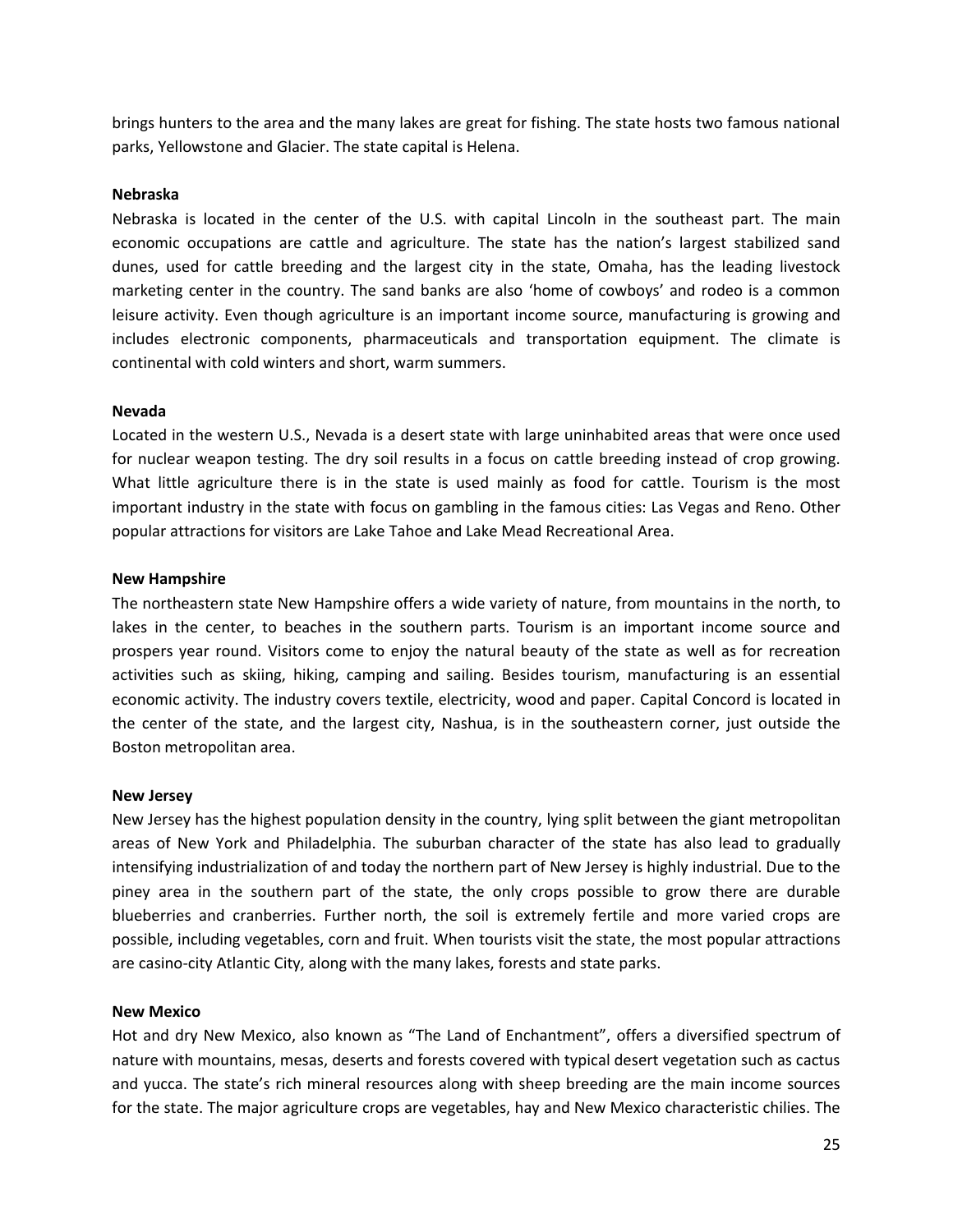state hosts a large number of military bases and research laboratories around the city of Las Cruces, which makes the government an important employer. National parks and historical heritage sites attract tourists year round, who come to explore the state's mixture of Native American history and Spanish colonial architecture. The state's largest city, Albuquerque, also hosts a world famous hot air balloon festival each fall and the state capital, Santa Fe, is home to numerous resorts.

#### **New York**

With New York City, perhaps the most famous city in all of America, the state of New York attracts a huge number of tourists every year. In the city of New York, you can see the Statue of Liberty, Broadway and the Empire State Building. Outside of the city, Niagara Falls is one of the most popular tourist sites. New York City, the economic and social heart of the state, hosts the biggest stock exchange in the world and is the financial center of America with its famous Wall Street. The state offers a wide variety in climate over the year with cold winters and warm humid summers. During the summer, Jones Beach on Long Island in east New York is a beautiful place to be. Jones Beach is a state park that includes a huge beach, a theater and many restaurants.

#### **North Dakota**

The northern Great Plains state North Dakota is a target for some extreme climates with heavy rains, cold winters and warm summers. It is one of the most rural states in the U.S., with only a few cities like Fargo and the state capital, Bismarck, over 50,000 people. Farms cover as much as 90% of the state's land area. The state offers several state parks and good conditions for both fishing and hunting. Agriculture dominates the states economy, but it is also rich in natural resources such as oil, sand and gravel. The oil and natural gas industry has recently exploded in size and the state is now one of the largest producers of energy in the world.

#### **Ohio**

Ohio is one of the leading manufacturing states in the U.S. with economically important industries for the state such as manufacturing of rubber, jet engines, machine tools and auto parts. Tourist attractions include the Rock and Roll hall of fame and Indian burial grounds. Columbus, which is the state capital, was named after Christopher Columbus and is also the largest city in Ohio, although Cleveland and Cincinnati's metro areas are larger.

#### **Oklahoma**

Oklahoma is rich in natural gas and oil. Despite recent declines in the energy sector, it is still quite important for the economy. Other economic factors in Oklahoma are livestock, which produce a substantial income for the state. The largest city and capitol of Oklahoma is Oklahoma City. The city is located in the center of Oklahoma and has gained fame in a most unwanted way after a terrorist bombing in 1995. The state of Oklahoma has a vast number of lakes and is also home to America's second largest Native American population.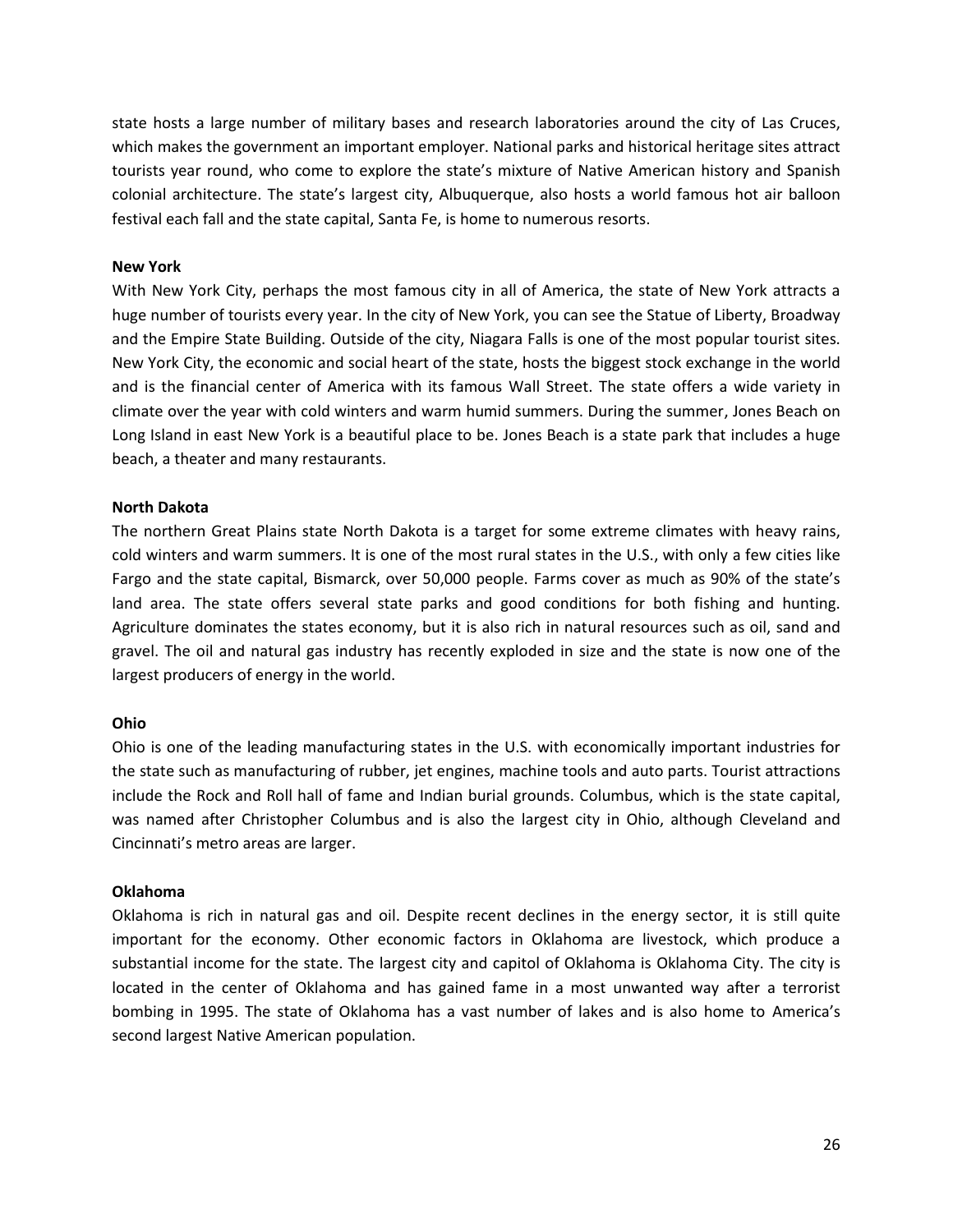#### **Oregon**

With more than half of the state covered by forest, Oregon enjoys a stable climate over the year with no dramatic temperature differences. Oregon also has mountains and a beautiful coastline providing the outdoors activity lover with a number of opportunities. There are a number of national parks including Crater Lake National Park that has America's second deepest lake situated at over 6,000 feet (1828.8 m) above sea level. Forest and river resources are some of Oregon's most important assets. Tourism is also important economically for Oregon. Portland, Oregon's largest city, is known for its artistic feel, including a strong music scene.

#### **Pennsylvania**

Pennsylvania is located in the northeast of the country with capital Harrisburg situated between the largest cities, Philadelphia and Pittsburgh. The state has historically been the leader in steel production in the country, but the importance of this industry has declined. The important industries are currently more diversified to include service, transportation equipment, chemicals, and machinery, though the state still specializes in steel production. Agriculture is also a vital income source for the state. Pennsylvania has several important historical sites that attract visitors e.g. Independence Hall in Philadelphia and Gettysburg National Military Park.

#### **Rhode Island**

Rhode Island is the smallest of all the states in the U.S. and one of the most densely populated. Agriculture is not exceptionally important for the state's economy, which depends more on manufacturing. One of its more famous manufacturing businesses is the manufacturing of jewelry and silverware. Rhode Island has more than 400 miles of coastline, providing over 100 beaches for anyone who wants to go for a swim or just catch some sun.

#### **South Dakota**

South Dakota, with its famous Mount Rushmore, attracts a giant number of tourists every year, and tourism is an important factor in the state's economy. The state is also known for its gold resourses and the population of the state first took off after 1874 when gold was found and the Union Pacific railroad made its entrance to the future state capital, Pierre, and its largest cities, Sioux Falls and Rapid City. The Missouri river runs through the entire state. Almost one third of the land belongs to Native Americans on the west side of the state. South Dakota also holds a memorial to Crazy Horse, the famous Lakota leader.

#### **Tennessee**

With its mountains and lakes Tennessee has a lot to offer in nature and outdoor activities and the tourism is an important economic factor for Tennessee. Another important industry, which the state also is famous for, is its tobacco industry. The state's capital Nashville is famous for being the country music capital of the world, so it is a given place to visit for the country lover. Memphis, its largest city, is the hometown of blues and rock and roll, including Elvis Presley's mansion, Graceland. The state has a lot of farming and receives important income from this, but the majority of the state's residents live in urban areas.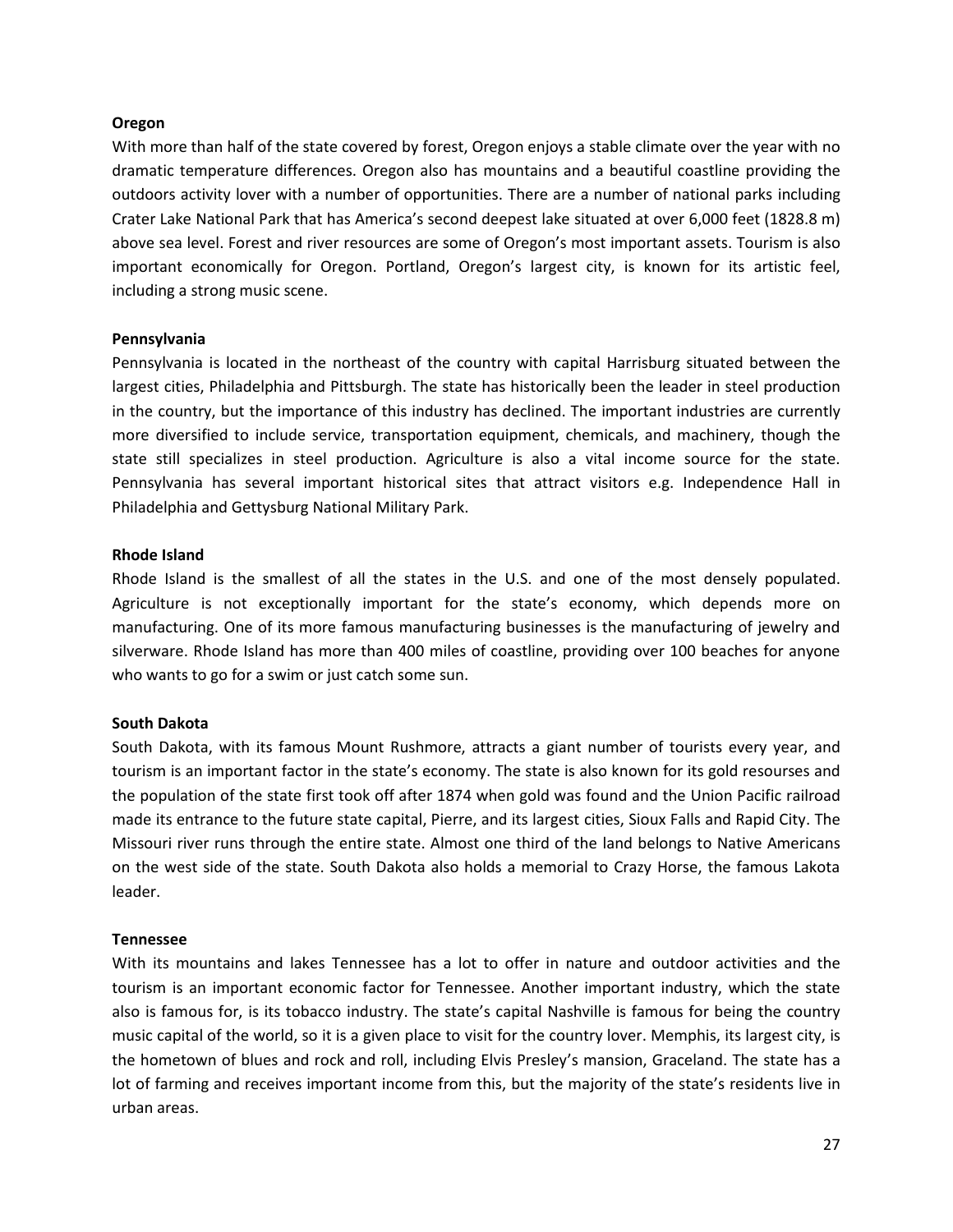#### **Texas**

Texas, located in the south of the U.S., is the second largest state with only Alaska being greater in land area. The state is known for its warm summers and for the sense of pride its residents have in their state. Prior to joining the U.S., Texas was its own independent nation for a brief time in the 19<sup>th</sup> century. Because of this, the Texas state flag is as common a sight as the American flag. Texas has immense natural resources and is the number one state in America in oil, cattle, sheep and cotton. Food processing and transportation are some of Texas' most important manufacturing industries. With Houston, San Antonio and Dallas in that order, Texas also has three out of America's top ten most populated cities. The state capital Austin is rapidly growing due to the expansion of tech firms, low cost of living, and the relaxed, bike-friendly feel of the city that proudly proclaims "Keep Austin Weird".

#### **Utah**

Utah is rich in gold, silver and copper and these metals play a significant role in the state's economy. It is complimented by the income from the agriculture's most important factors, livestock and livestock products. The state's largest city and capital, Salt Lake City, along with the state of Utah, was founded as a holy land by Mormons, who still have a big influence throughout the state. Utah offers a huge variety in climate and nature with both the high Rocky Mountain range (Kings Peak being the highest at 13,142 ft/4,123m) as well national parks like Bridges and Zion in the southern part of the state.

#### **Vermont**

The state of Vermont, located in the northeast, is perhaps most famous for its skiing opportunities. Along with fishing and hunting, the natural beauty of the Green Mountain State contributes to the vast tourism that is present in Vermont. The state has numerous mountains, valleys and lakes, which make it a tourist and sporting haven with spectacular scenery. Crowds come year round for the temperate and sunny skies of spring and summer, the deep red shade of maple leaves of autumn, and the high snowfall that allows for skiing in winter. Vermont's economy is dominated by production of non-electric machines, paper, plastic and tourism. Apples, maple syrup and cheese are also important for the state economy.

#### **Virginia**

Home of Jamestown, the first English settlement in America, and the birthplace of eight U.S. Presidents, Virginia is exceptionally important to American history. It is also the place where both the American Revolution and the Civil War ended, in Yorktown and Appomattox, respectively. Virginia has several large manufacturing industries, and the capital of Virginia, Richmond, is the home of the tobacco industry. However, it is the service sector that stands out. Producing more than one third of the state's jobs, it generates more income than the manufacturing industry does. The state offers several attractions such as national parks and the home of America's first president, George Washington.

#### **Washington**

Located in Northwest of the U.S. and bordering Canada, the State of Washington is one of the country's northernmost states. Seattle is home to some of the largest corporations in the world with Microsoft,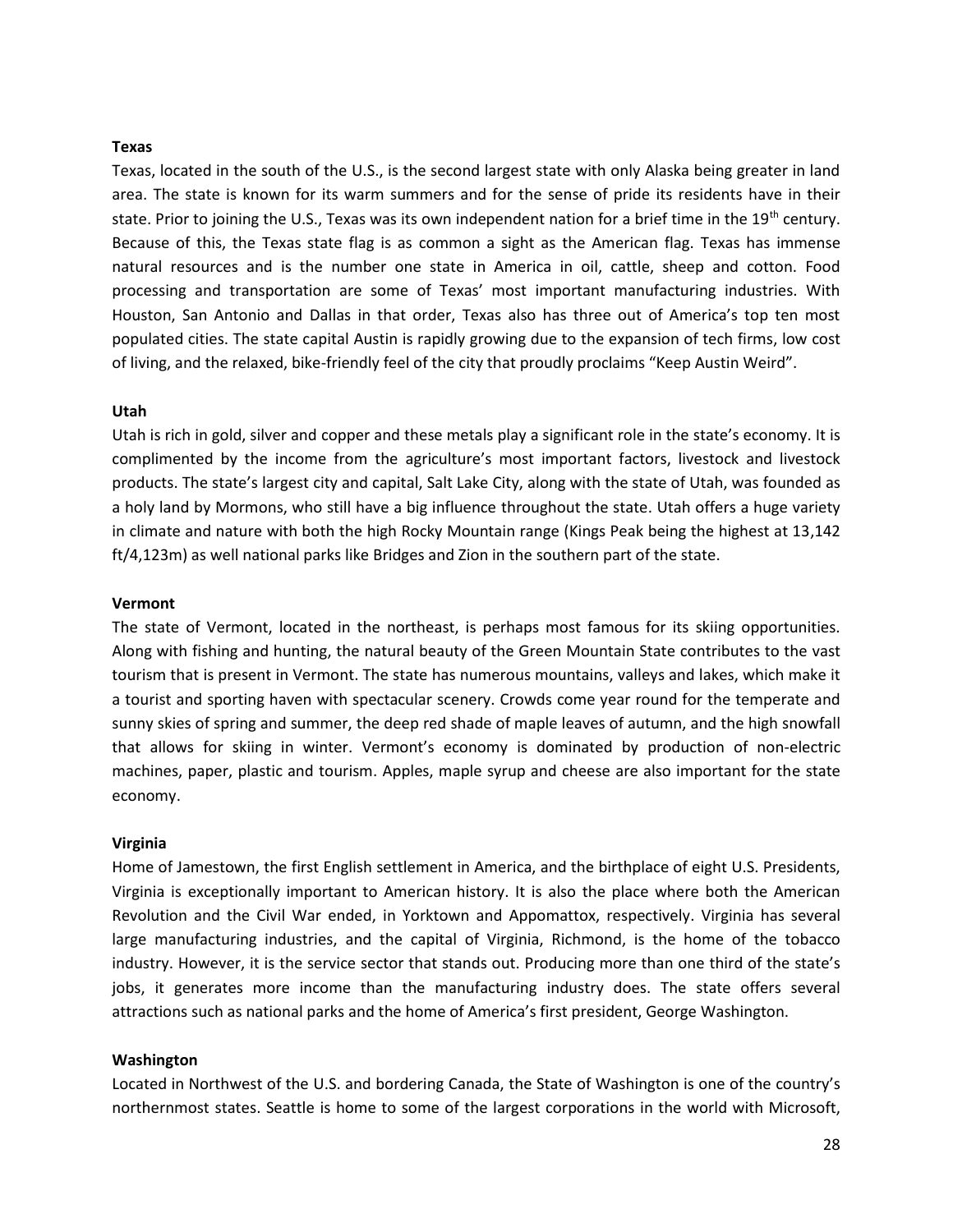Starbucks, and Boeing headquartered in the metro area, and the entire state is enjoying an economic boom in the technology sector. However, the State of Washington is also home to much more with a beautiful coastline, a spectacular mountain chain, the Cascade Range, and several National Parks.

## **West Virginia**

The state was born after disgruntled mountain settlers broke free from Virginia to escape the Confederacy in 1863. Shortly afterwards, the industrial boom took place and West Virginia is today the number one state in America in glass, steel, and aluminum production. With three quarters of the state being covered by forests, the state is rich in both natural resources, such as its well known coal deposits, and state parks. The more than 30 state parks and forest-covered mountains have made West Virginia a tourist destination. The capital of this state, Charleston, is also West Virginia's oldest city and a rail and trade center for the state.

## **Wisconsin**

Wisconsin is America's second largest paper producing state and is the number one state in America in cheese and milk production. With over 14,000 lakes and a diverse climate year-round, Wisconsin is as popular for water sports as it is for skiing. The most well known cities in Wisconsin are its capital Madison and the city of Milwaukee. Other attractions include the devotion to the state's football team, the Green Bay Packers, by their fans known as "cheeseheads" and the wilderness in the state's northern region.

## **Wyoming**

Wyoming is home to the cowboys of America. It is a small manufacturing state with the lowest population of any state, but also one of the largest states when it comes to cattle, wool production and natural resources such as oil and natural gas. Wyoming is also home to the world's largest deposit of sodium carbonate and the state holds the second largest deposit of uranium in the U.S. Fantastic scenery can be enjoyed in Wyoming. It is the home of the famous Yellowstone National Park, which together with several other national parks attracts a sizeable number of tourists every year. The state also has an interesting history. It was acquired by the U.S. from France as part of the Louisiana Purchase in 1803 and was the first state in the U.S. to provide women with the right to vote when it joined the Union in 1890, giving the state its nickname, "the Equality State".

# <span id="page-29-0"></span>**REGIONAL SACC CHAMBERS**

**SACC-ARIZONA** covers both Arizona and New Mexico with a primary focus on the metropolitan areas of Phoenix and Tucson. SACC Arizona and its members have special competence in: Software, Public Relations, Real Estate, Accounting and Legal Services.

**SACC-CAROLINAS** was founded in 1998 as the 17th Chamber within the SACC-USA organization. Sweden has consistently ranked in the top 10 foreign investors in North Carolina since 1993. SACC Carolinas has a unique split between Swedish members and U.S. members, which add to the chamber's strength. The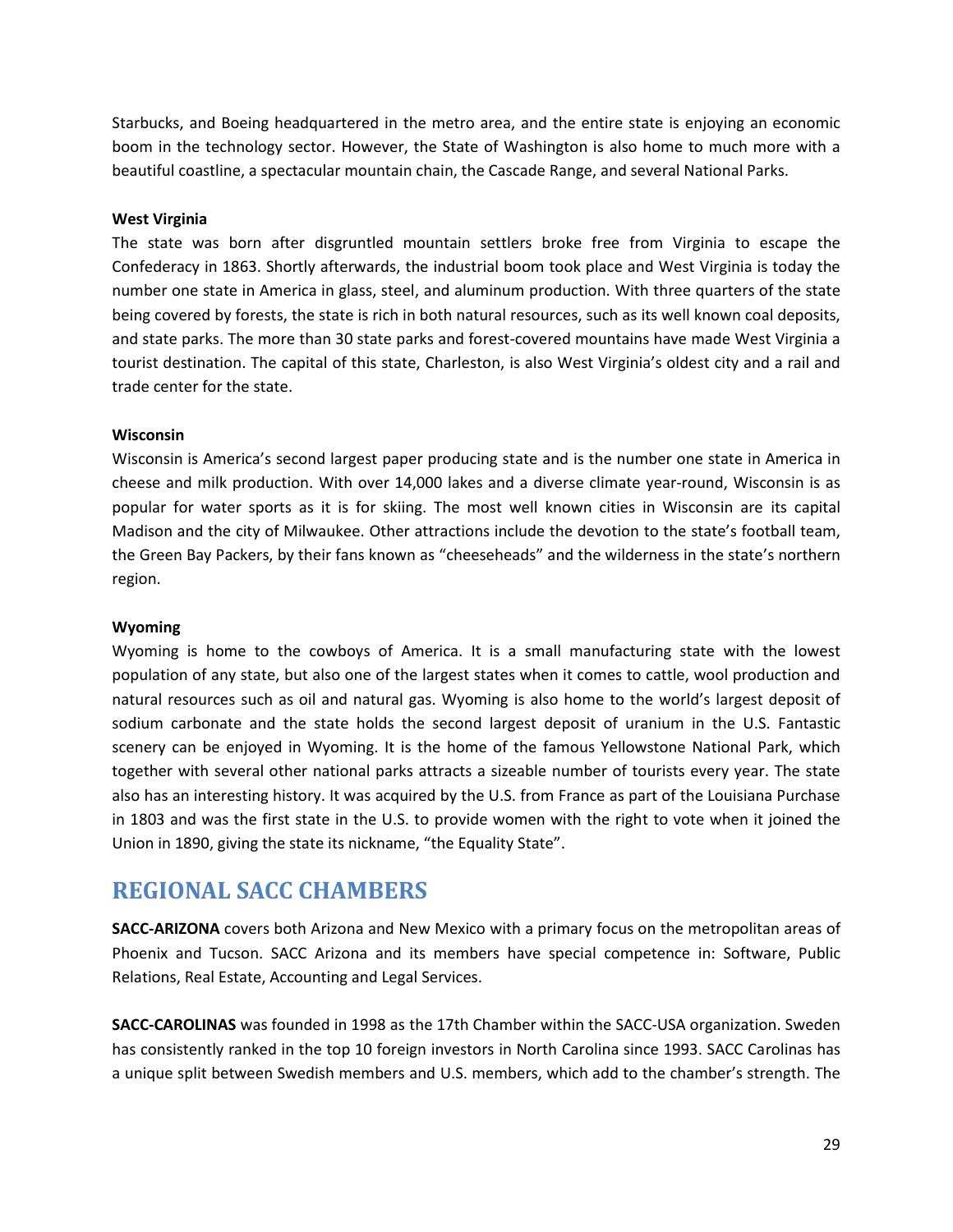Carolinas is located in the middle of Eastern USA and thus, a great distribution hub for any type of business.

**SACC-CHICAGO** covers the Midwest region, including the states of Indiana, Illinois, Kentucky, Missouri, Iowa and southern Wisconsin. The Chamber works closely with the Swedish Trade Council, headquartered in Chicago. SACC Chicago has special competence in: Advertising, Legal Services, Logistics, Insurance Agencies, Health Care, IT, Management and Financial Consulting, Metal Products, Travel Services, and more.

**SACC-COLORADO** covers Colorado, Wyoming, Nebraska and Kansas. SACC Colorado has special competence in: Market Research & Partner Search; Legal, Accounting & Financial Services; Commercial and Residential Real Estate; Health Services & Medical Equipment; Communications & IT; Manufacturing & Operations Management.

**SACC-DETROIT** covers Michigan, Ohio and Ontario, Canada. SACC Detroit works closely with the State of Michigan and local governments. The Chamber has special competence in: automotive manufacturing and supply, high-tech, shipping, general manufacturing including the chemical industry, banking, insurance and professional services.

**SACC-FORT LAUDERDALE** covers the area of Florida directly around Fort Lauderdale and Palm Beach. The chapter was formed in 2013 after splitting from SACC-Florida and focuses on the industries most important to the Fort Lauderdale metro area, as well as Florida's Atlantic coast. These industries include aerospace, insurance, real estate, and electronics manufacturing.

**SACC-FLORIDA** covers Florida, the Caribbean and Latin America. It has a wholly owned subsidiary; The Swedish American Trade Center (SATC) which provides export services to Swedish, U.S. and Latin American Companies. SATC offers consulting services including market research, partner searches, and trade missions. SACC Florida has special competence in: Trade with Latin America, Communications & IT, Forestry, Ergonomics, Shipping, Hotel and Lodging.

**SACC-GEORGIA** provides an array of services to fulfill the diverse needs of companies researching or expanding their business to Georgia. The majority of SACC Georgia's members are corporations, banks, professional firms and individuals with an American or Swedish background. SACC Georgia and its members have special competence in IT, Pulp & Paper, Real Estate and Construction.

**SACC- LOS ANGELES** The sheer size of Los Angeles is inspiring with its 88 unique cities and the 12th largest economy in the world. Its distinct environment and business-friendly climate has nurtured the entrepreneurial spirit, leading the region to be known as the "incubator" of new ideas and new products. Volvo Cars Corporate offices recently moved to Orange County which is a region just south of LA. Sören Johansson, who is Manager of PR at Volvo, explains that "Volvo sees southern California as the trend-setting region and the center for the new economy." Orange County is known for its high-tech industry and is a gateway to Mexico and the Pacific Rim. High-tech clusters include computer software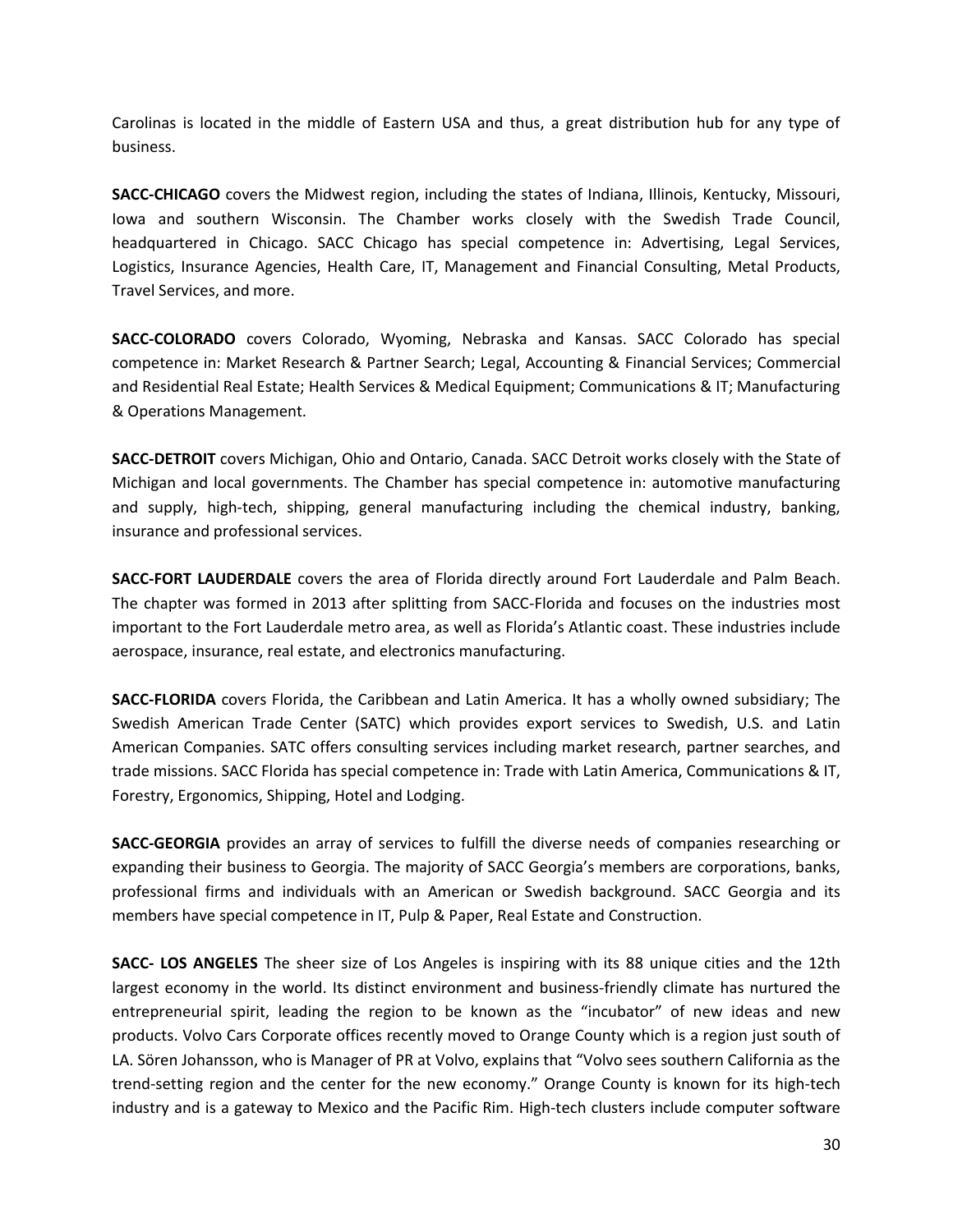and hardware, telecommunications, biomedical, electronics, precision instruments, automotive design, aerospace/defense and advanced materials.

**SACC-MINNESOTA** provides support for the businesses in Minnesota, North Dakota, South Dakota and Northern Wisconsin. 30% of this region's population has Scandinavian heritage. The Chamber's members have expertise in: International Trade, Financial and Legal Services, Venture Capital, IT, Medical Devices, Bio-tech, and Business Management.

**SACC-NEW ENGLAND**—the High Tech Chamber—covers Massachusetts, New Hampshire, Maine, Vermont and Rhode Island. The region, Boston in particular, is one of the world's most dynamic business environments. A dense network of world-class entrepreneurs, venture capitalists, blue chip companies and academics spanning a broad range of high-tech industries provide an exciting and virtually unparalleled array of business opportunities.

**SACC-OHIO** Officially opened in June 2006, SACC Ohio serves the greater Ohio region, which includes Western Pennsylvania, Eastern Indiana, Western New York, Kentucky and West Virginia. The chamber is located in Cleveland, the largest metro area in Ohio and a major commercial center. It is also a major shipping port for the Great Lakes, home of the Rock and Roll Hall of Fame, and of a branch of the Federal Reserve Bank. Close to 50% of the U.S. market for manufacturing, American households and population lie within an overnight shipping distance from the region. In addition, Ohio offers the following: Low cost of living in beautiful suburbs; world class medical facilities such as the Cleveland Clinic; a strong biotech business cluster; excellent transportation infrastructure; leading legal institutions; and access to a significant manufacturing base.

**SACC-PHILADELPHIA** covers Pennsylvania, the southern part of New Jersey and Delaware. The Greater Philadelphia area is the fourth largest regional economy in the U.S. The area is conveniently located in the center of the Northeast corridor, between New York and Washington, D.C. This enables companies from the region to access all three markets at a lower cost for the companies. Within a day's drive of Philadelphia, there are more than 100 million people, six of the eight largest U.S. markets, and four of Canada's largest markets.

**SACC-SAN DIEGO** covers southern California and Northwestern Mexico. This chamber has special competence in: Telecom, Bio-tech, Market Research & Partner Matching, Finance & Banking, and Legal, Licensing & Accounting as well as Real Estate services, Construction and Manufacturing and have connections with various Mexican industry organizations.

**SACC-SAN FRANCISCO/Silicon Valley** covers Northern California, with the main focus on the San Francisco Bay area, which includes Silicon Valley. SACC San Francisco has special competence in: IT, Finance, Venture Capital, Communications and Legal Services.

**SACC-SEATTLE** covers Washington State, Oregon, and British Columbia, Canada. The Chamber works closely with other European chambers of commerce. SACC Seattle has special competence in: Travel,